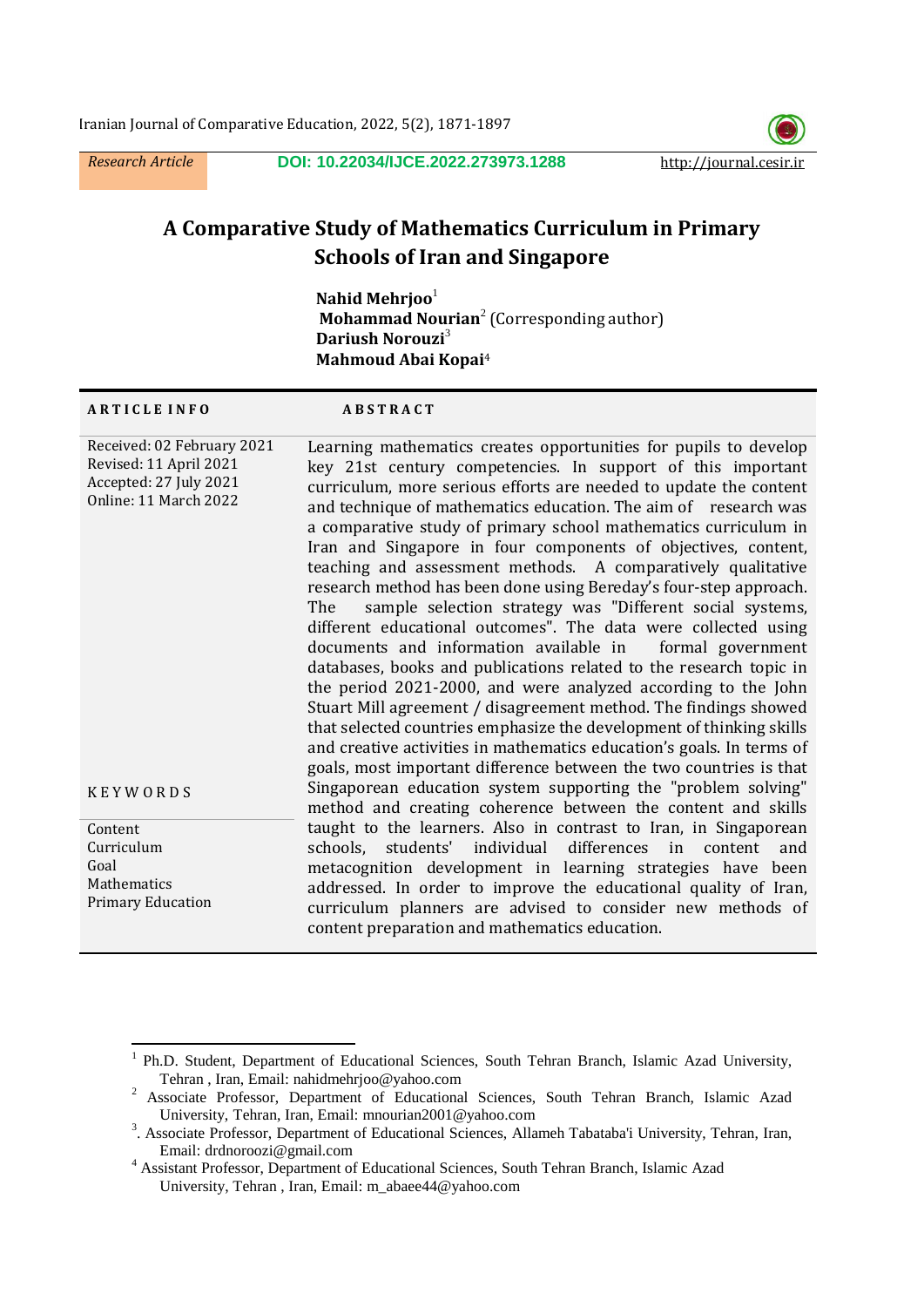## **1. Introduction**

 Primary education, as one of the most important educational level, requires innovative support in the curriculum to create rich and enjoyable learning conditions. In this stage, in addition to the formation of personality and all-round inclusive development, most basic skills and attitudes of pupils are also formed (Caldwell, 2019). That is why modern societies are constantly striving to adapt educational systems to global conditions so that learners - as 21st century citizens - with flexible thought have demonstrated all their ability to understand and apply concepts and gain practical and cognitive experiences (Abramovich et al., 2019; Brezovnik, 2015). In the meantime, teaching mathematics - as an activity that involves the participation of thought processes in problem solving - can create a variety of learning opportunities; encourage children to discover, recognize and structure their knowledge; and while gaining skills appropriate to the needs of the present time helped them to better understand their abilities (Battelle for Kids.org, 2014); Ministry of Education Singapore, 2021). In fact, mathematics is a universal language, and its role and place - as a subject and a natural flow in human thought - is formed from the child's first experiences of playing with simple patterns and can gradually take the form of creative "activity." In addition to stimulating the mind and making knowledge attractive, it is also effective in strengthening the power of foresight and problem solving (Derosa, 2017; Gholam-Azad & Gooya, 2016). In other words, "Mathematics as an art and a system of ideas" (Borel, 2017: 28), can both strengthen the power of reasoning and establish an intellectual order in students, and in all aspects of education and life (Coffland & Xie, 2015). In fact, the purpose of mathematics education is not only to maintain and learn basic skills, but also to identify the causes of misunderstandings in teaching, to provide learning opportunities for understanding and applying skills that require in-depth insight and more rational and creative (Ministry of Education Singapore, 2021). Although standards of curriculum emphasize the importance of conceptual understanding of mathematical problems (Schoenfeld, 2007; Wynn & Harris, 2012), but At the same time, researchers' findings reveal that curriculum planners, teachers, and parents face many challenges in teaching children math (Wiggins & McTighe, 2005; Coffland & Xie, 2015; Willoughby, 2010). One of these problems is the lack of connection between the content of the math lesson and pupils' real life (Coffland & Xie, 2015: 311). Research shows that daily life is full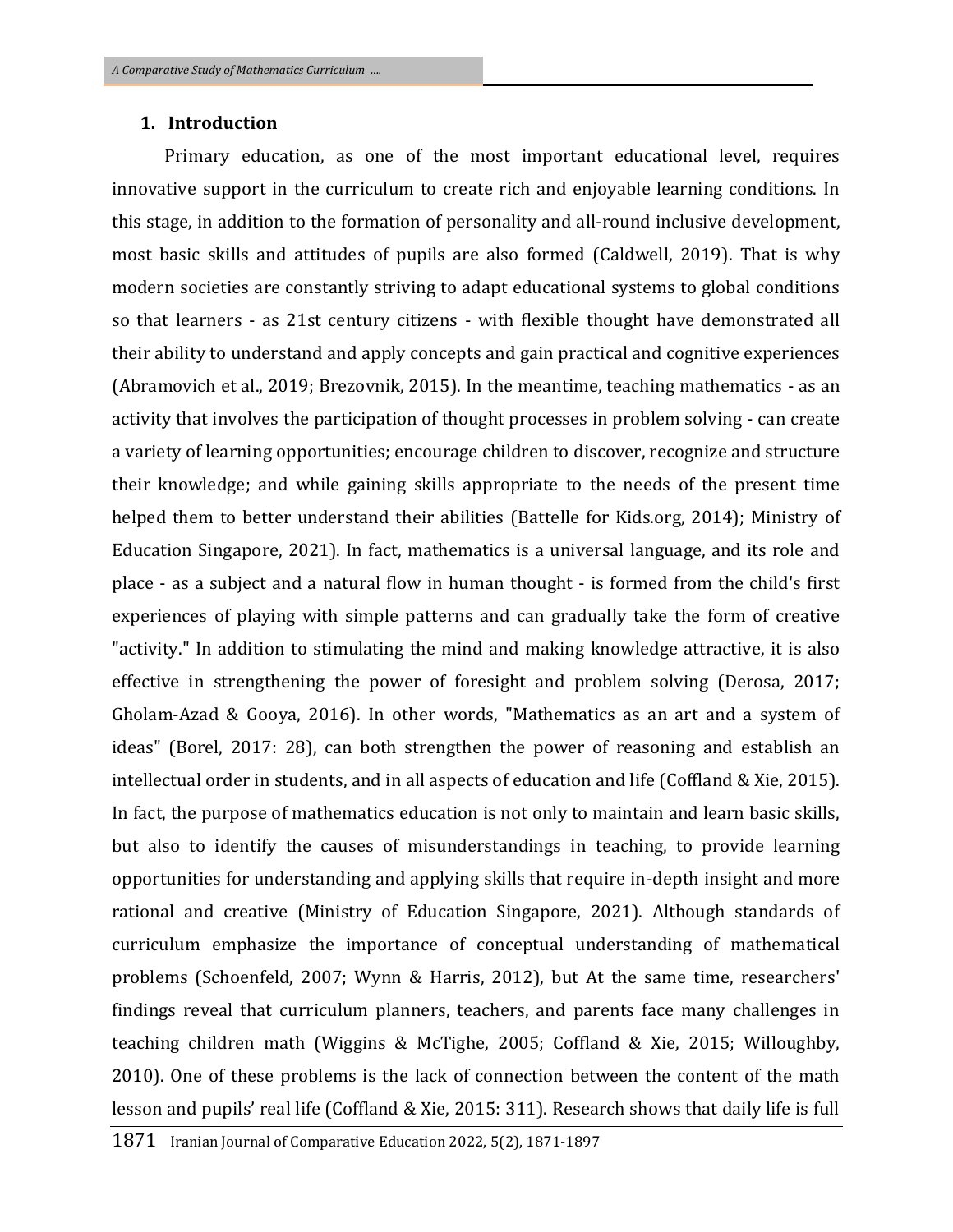of problems that require use of mathematical reasoning, and therefore school curriculum should provide the ability to apply mathematics to prepare students for real-life situations (Stacey, 2005; Pea & Martin, 2010; Esmonde et al. 2013; Liao, 2016). Another challenge is the lack of connection between mathematical concepts in different educational stage (DeRosa, 2017).

 A coherent curriculum should be interconnected through different educational backgrounds so that students gain a deeper understanding of the concepts (CCSS, 2014). The third challenge is lack of integrating mathematics curricula with other subjects (Coffland & Xie, 2015; Brezovnik, 2015). Yekman (2012) claims that when knowledge is transferred from one discipline to another, we gain greater depth of knowledge that can be used in the real world. Therefore, less attention to these challenges can gradually have a negative effect on development of metacognition and thinking skills in learners (Bakhshalizadeh & Broojerdian, 2017). The results of international tests also indicate an unfavorable trend in mathematics education in many countries, including Iran (Mullis et al., 2019; Minaei et al., 2013). Shirazi et al. (2016) showed that part of students' poor performance in "Trends in International Mathematics and Science Study" (TIMSS) tests is due to educational approaches and methods that play a key role in meaningful understanding and generalization of students' learning. In this regard, Rafiepour & Goya (2012) and Kasiani & Zarei (2012) have stated that Iranian students perform poorly in international exams due to their lack of skills in comprehension, analysis and inference of mathematical problems. Yazdani & Hassani (2011) also confirms the fact that in Iran, different areas of educational goals in primary school curricula are not balanced and less attention has been paid to attitudinal objectives. In other goals, the attainment of the minimum qualifications has been satisfied. This discrepancy also exists between the content of math textbooks and learning objectives with the reality of educational environments - such as teachers' expertise and beliefs, students' needs, and teaching time (Azizi Mahmoudabad & Nili, 2019; Dehghani & Safdari, 2014).

 In this regard, Singapore has been able to deepen knowledge and understanding of its students by demonstrating thinking skills and strengthening a positive attitude towards mathematics. The education system of this country has been able to take mathematics learning to the next level while earning top rankings in international examinations like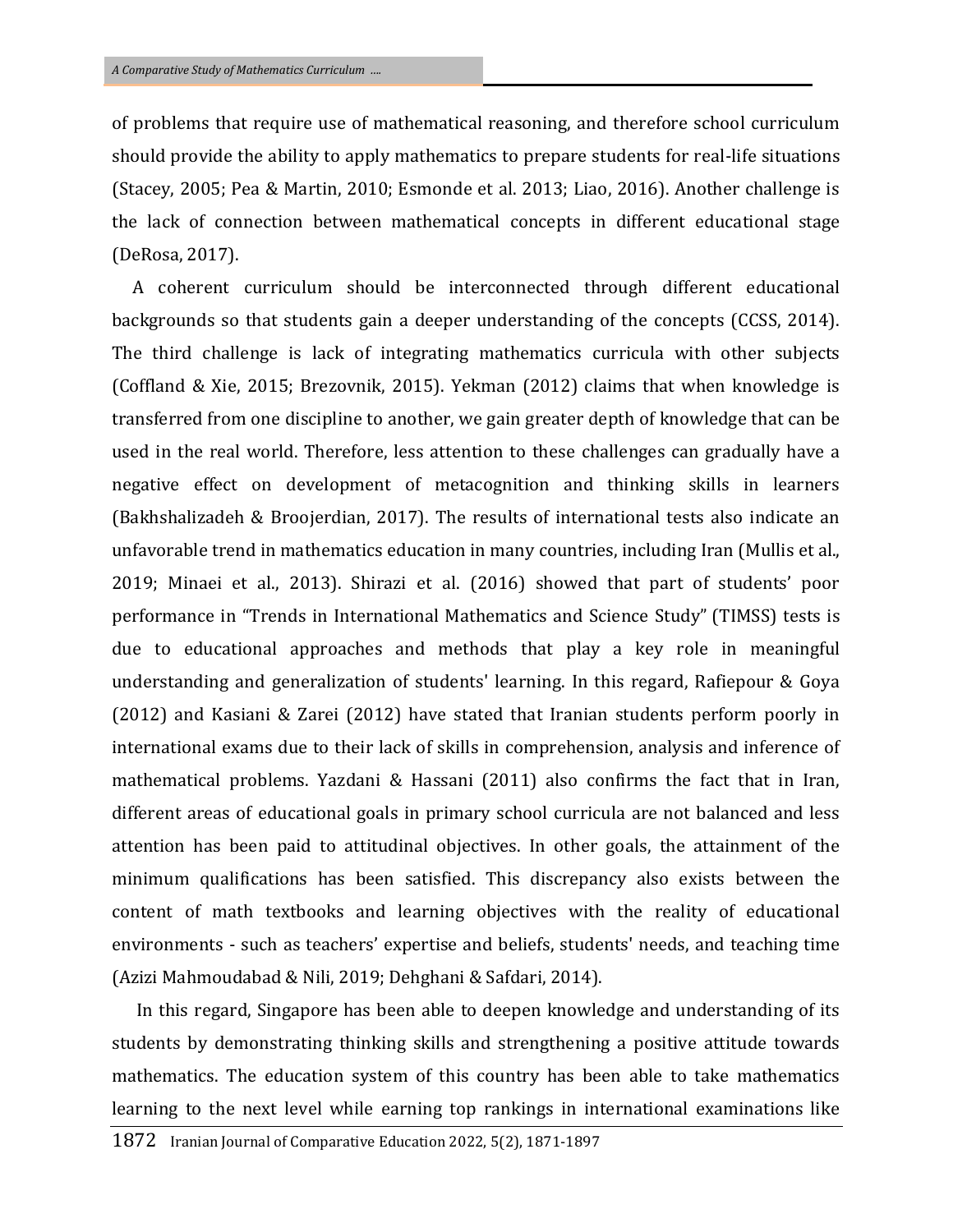TIMSS & "Programme for International Student Assessment" ( PISA) (Ministry of Education Singapore, 2021; Lee, 2019; Wong et al, 2019). This fact reveals the need for a comparative study of the Iran mathematical education system and its comparison with the performance of developed countries, such as Singapore. This study helps curriculum planners to draw a comprehensive map of the desired situation in the objectives and pillars of the mathematics curriculum. Therefore, it is necessary to review previous research systematically, and to extract, analyze and evaluate existing lessons in order to provide an optimal method for mathematics education in Iran. The main purpose of study was to find out what are the main similarities and differences between primary school mathematics curriculum of Iran and Singapore. To answer this question and its dimensions, the subquestions of the research were organized as follows:

- What are the similarities and differences between goals of the primary school mathematics curriculum in Iran and Singapore?
- What are the similarities and differences between contents of the primary school mathematics curriculum in Iran and Singapore?
- What are the similarities and differences between teaching methods of the primary school mathematics curriculum in Iran and Singapore?
- What are the similarities and differences between assessment methods of the primary school mathematics curriculum in Iran and Singapore?

## **2. Research Method**

 The purpose of study was to compare the mathematics curriculum in primary school in Iran and Singapore. For this purpose, the present study is a comparatively qualitative research using method of George, F. Bereday (1969), in four stages of description, interpretation, juxtaposition and comparison. The research sample was selected based on the strategy of "different social systems, different educational outcomes". Data were collected using documentary methods from databases of governmental institutions and organizations, books and publications. In Iran, information bases such as "National Curriculum of the Islamic Republic of Iran" (2013), the "Document of Fundamental Transformation of Iran's Education" (Supreme Council of Cultural Revolution, 2011), Mathematics Teachers Handbook, the "Organization for Educational Research and Planning" and in Singapore, the resources available in the information bases of Singapore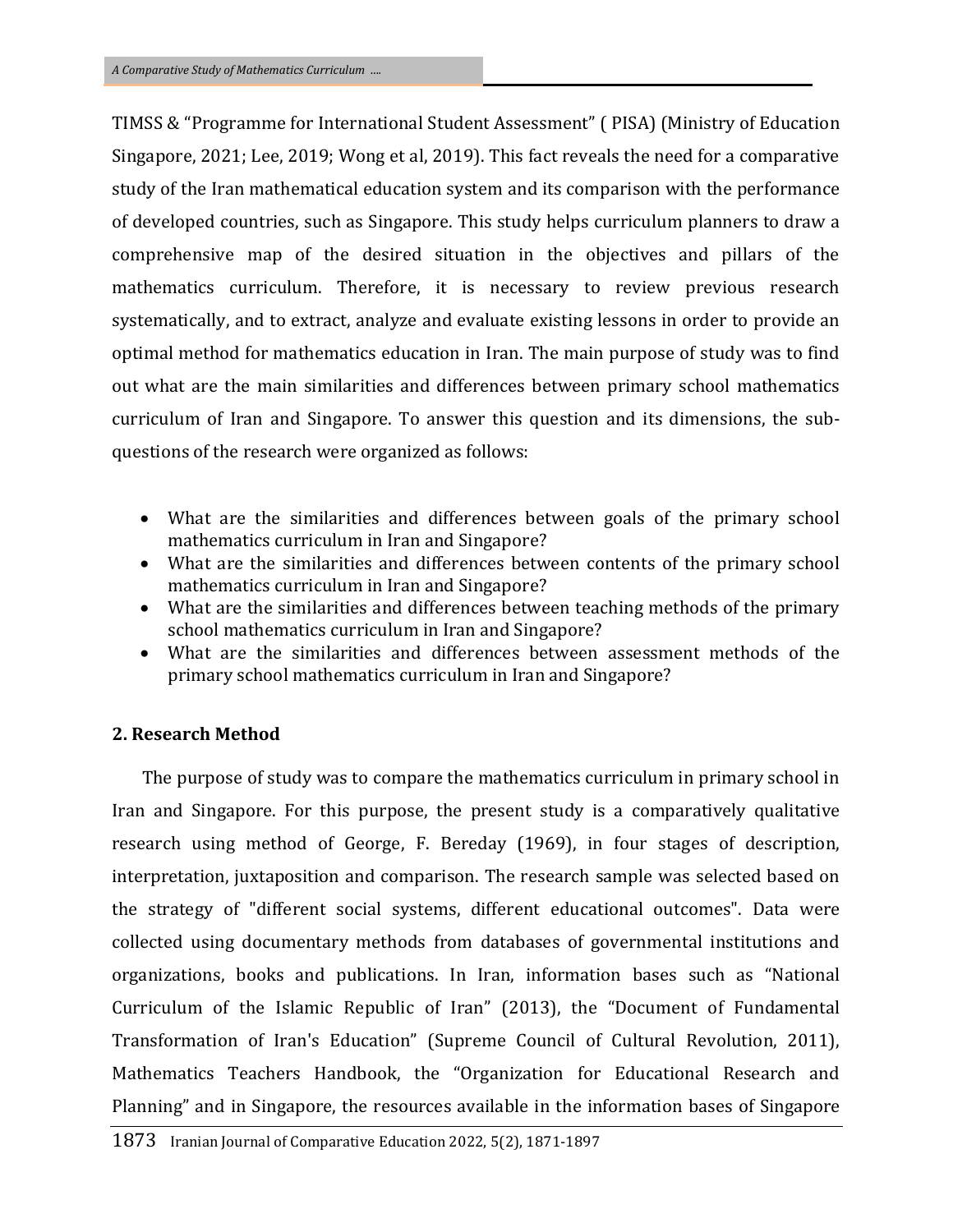Primary Mathematics (2021), and the "National Council of Teachers of Mathematics" (NCTM) were used. The internal and external validity of the documents were examined. To determine internal validity, the accuracy of documents and for external validity, the importance degree of documents was evaluated. Data were analyzed using the John Stuart Mill agreement / disagreement method (Finn, 2010).

### **3. Findings**

 This section contains information on the four steps of description, interpretation, juxtaposition, and comparison. In the first step, the current state of the primary education system in Iran and Singapore is briefly explained. Then, at two stages of interpretation and juxtaposition, the elements of mathematics curriculum – i.e. goals, content, teaching methods and evaluation methods – in both countries are examined. Finally, in the comparison phase, the results of the similarities and differences between the two countries in terms of mathematical curriculum elements are presented.

#### *A) Description*

At this stage, information about characteristics of the selected educational systems is provided.

## *1. Iran*

In Iran primary education, the process of planning, compiling, printing and supervising school textbooks is carried out directly under the Ministry of Education, and all schools are required to implement it. Decisions on the adoption of rules and regulations are also in the hands of the Supreme Council of Cultural Revolution and Higher Council of Education (Askari, Elahimanesh & Parizad, 2019). In the National Curriculum Document of the Islamic Republic of Iran (2013), the student is defined as a divine trust that has the ability to flourish and materialize. The teacher is also a role model who, by recognizing and creating educational opportunities, provides chances to increase learners' motivation for intellectual, faith, scientific, practical, and moral development (Supreme Council of Education, 2013). According to upstream documents, the mission of primary education is to nurture the talents of learners by creating appropriate opportunities for teaching /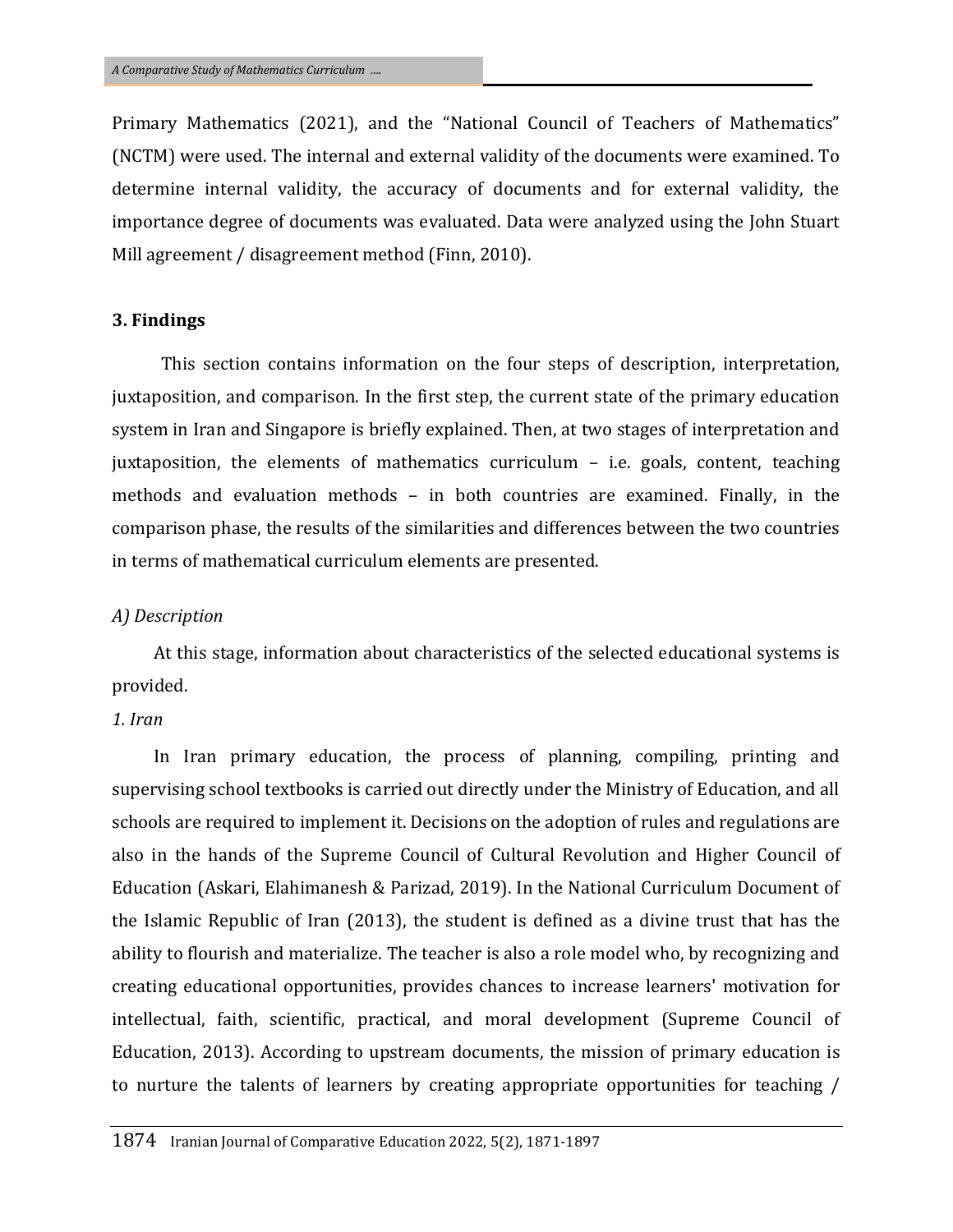learning. In addition, the importance of learning values and cultural heritage and a common language for the development of national identity is emphasized (Salsabili, 2017). Pupils are expected to achieve a level of basic competencies during their school years (Supreme Council of Education, 2013). In Iran, the age of entering primary school is six years old and the length of this period is 6 years. Primary education is divided into two separate threeyear stages: First stage (first, second, third grade) and second stage (including fourth, fifth, sixth grade). Common subjects in all grades are reading and writing, math, science, art, and the Quran. In the third grade, the subject of social education, and in the sixth grade, the subjects of work and technology and thinking & research are added. Out of a total of 24 educational hours per week, in the first and second grades, 5 hours and in the other grades 4 hours is dedicated to mathematics (Askari et al, 2019).

#### *2. Singapore*

In this country, the Ministry of Education has a very active role in the management of schools and curriculum (Elmore, 2004). Mathematics courses are prepared and designed by the Ministry of Education in collaboration with the "University of Cambridge Local Examinations Syndicate" and notified to schools. Also, this course is reviewed periodically every six years to ensure that it is appropriate to prepare students to meet global challenges and align with national goals. In the event of a need for change, often the core of the curriculum remains constant in the reform process (Kaur, 2013). In this country, education is a continuous movement towards learning, participation and innovation (Askari et al, 2019). This dynamism in the education system has improved curricula across schools (Wong et al, 2016). Establish a perfect relationship with other countries and while investing in research centers, Singapore spread ideas such as "creative thinking" and "less teaching, more learning" at the school level (Wong et al, 2019).

Primary education programs in this country are based on modern learning and assessment standards (Al-Jaafari, 2017). Other characteristics of Singapore's primary education system include teaching the characteristics of multinational and multicultural societies, as well as adhering to a bilingual policy in the country. The goal of learning a mother tongue - such as Chinese, Malaysian or Tamil - is to return to identity, and values (Caldwell, 2019). One of the most important educational goals of this country is to help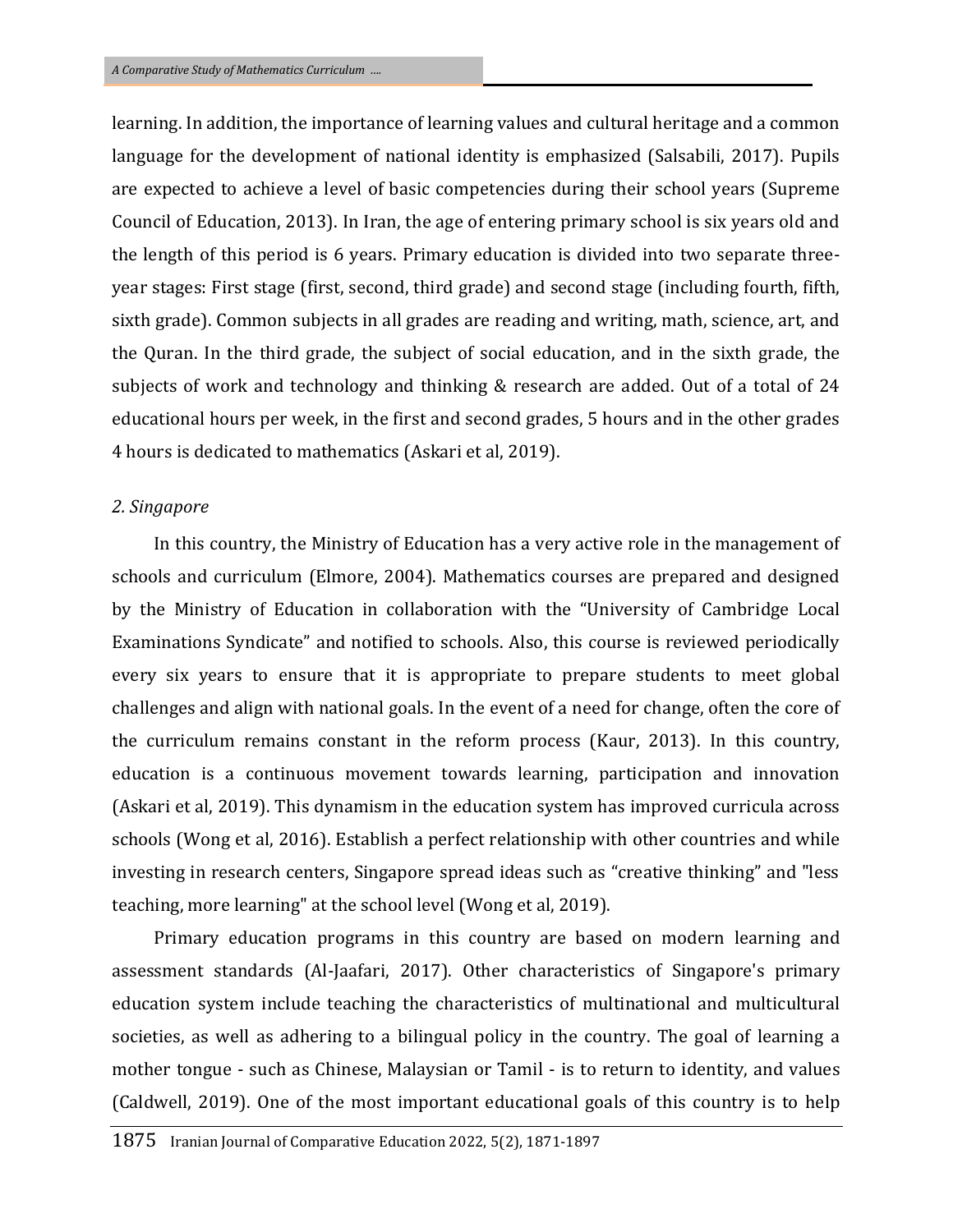discover the talents of children and to pay attention to individual differences in the ability and speed of learning. In the changing global context, this country has considered the goals and visions of its education system in accordance with the needs of the twenty-first century (Wong et al., 2019) and based on the vision of " Thinking Schools, Learning Nation " ( Caldwell, 2019). The purpose of this educational system is to raise children whose learning never stops (Deng, Gopinathan & Lee, 2013). This approach, based on professional advancement and personal enrichment, determines continuous progress in this country (Hallinger 2005; Leithwood et al, 2004). In Singapore, the age of entering primary school is six years and its length is also six years, with pupils taking four years as an introductory stage and a two-year course with the aim of choosing a major. At the end of the sixth year, pupils have to participate at the "Primary School Leaving Examination" (PSLE) (UNESCO-IBE, 2007). Although mathematics is a compulsory subject in this country, its breadth and depth depend on the learners' abilities. Math classes are 4 hours per week in the first and second grades and 5 hours per week in other grades of primary schools of Singapore. In Singapore, all subjects - except mother tongue - are taught and evaluated in English so that students have sufficient proficiency in it - which is the language of business, science and technology (Ministry of Education Singapore, 2019).The development of information and communication technology is one of the pillars of Singapore, so that in the 1990s the term " Intelligent Island " was used to refer to this country, because the country was able to quickly adapt to the world of the Internet (Shekarbaghani, 2012: 57)

## *B) Interpretation and Juxtaposition*

## *1-Goals*

*Iran:* 

In the curriculum of the Islamic Republic of Iran, mathematics is defined as the science of patterns and communication, a way of thought, a regular art with internal consistency, and an accurate tool for defining terms and symbols. The purpose of mathematics education is to train people who can reason logically, have the power to decompose and abstract, to construct a comprehensive theory of external phenomena, and to be able to apply mathematics to solve daily life problems ( Supreme Council of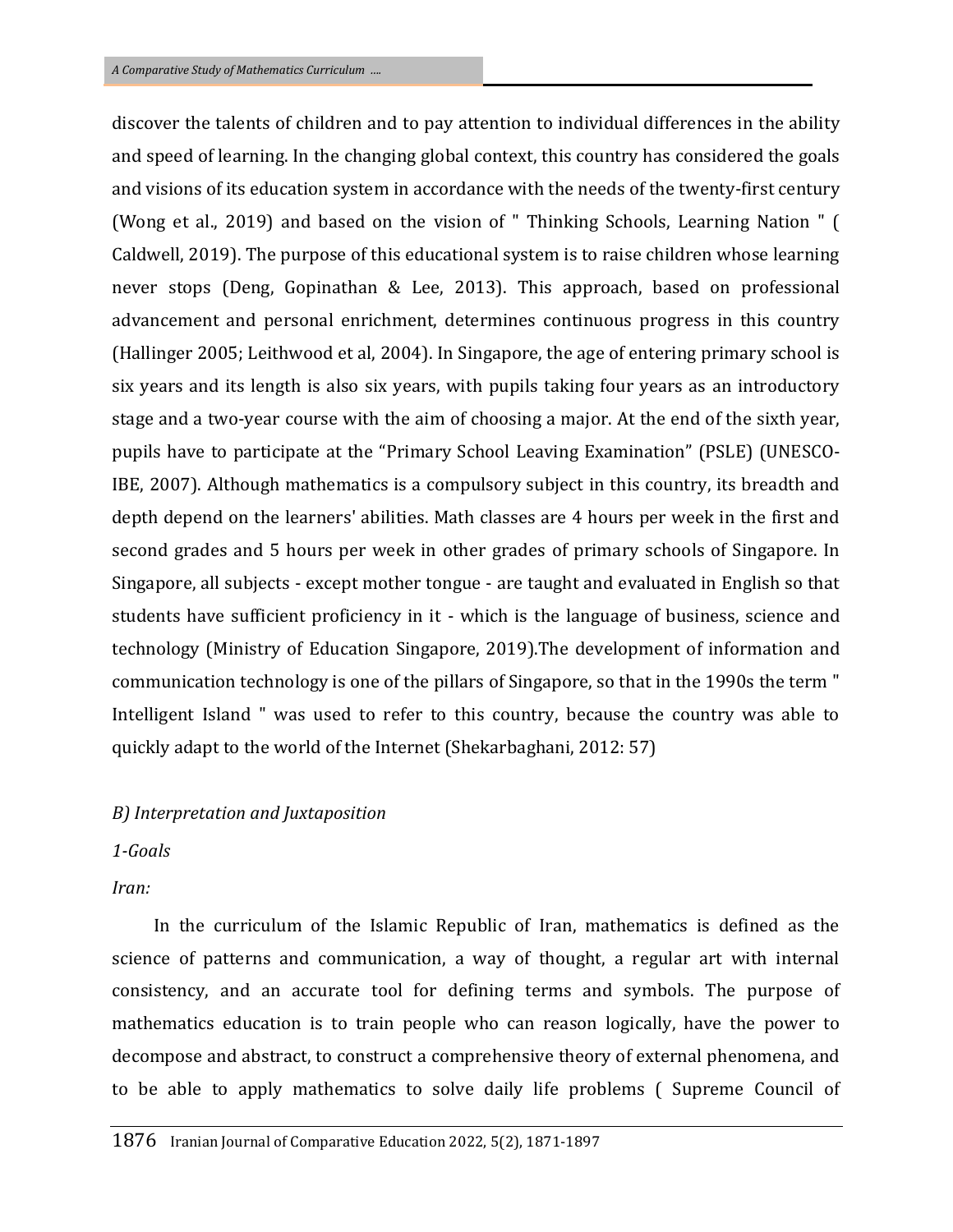Education, 2013). In Iran, there is a formal mathematics curriculum that outlines the content objectives, concepts, and skills that need to be learned (Reyhani, 2016). In addition, the main purpose of teaching mathematics is to develop acquired thoughts and thinking skills in learners, so that they can communicate creatively and find appropriate solutions to problems by strengthening their predictive power (Alamian, 2012; Gooya, 2010). The National Curriculum of the Islamic Republic of Iran (2012) emphasizes that mathematical concepts should be taught in the context of concepts related to other scientific fields. However, how the mathematics curriculum relates horizontally to other subjects is not specified and is taught independently (Higher Council of Education, 2012).

#### *Singapore*

In this country, in addition to the framework set by the Ministry of Education, schools can continuously refine, review and change the objectives of mathematics education by determining the appropriate perspective with the context and location of each school (Fullan, 2006: 157). Therefore, the mathematics curriculum in the primary school of this country does not consider any formal education. The main focus of the objectives in this curriculum is to develop vital mathematical processes so that with the growth of 21st century competencies and the development of great ideas in mathematics, it can create a deep knowledge and understanding of mathematics in students (Ministry of Education Singapore, 2021). Although the primary goal of mathematics education in Singapore is problem solving, learning concepts and learning thinking and problem-solving skills and strengthening, a positive attitude toward mathematics have also been important (Ministry of Education Singapore, 2021; Kaur, 2013). Levels of goals in this subject are based on the principle of "Mathematics for all, advanced mathematics for some" (Ministry of Education Singapore, 2013). This spiral approach allows higher concepts and skills to be built on a more basic basis and learned over a period of time. These goals, which are developed with a strong foundation in mathematics to strengthen three broad levels of mathematics education, are categorized as follows:

A- Basic goals (strong foundation):

 Application of concepts and mathematical skills for daily use and continuous learning,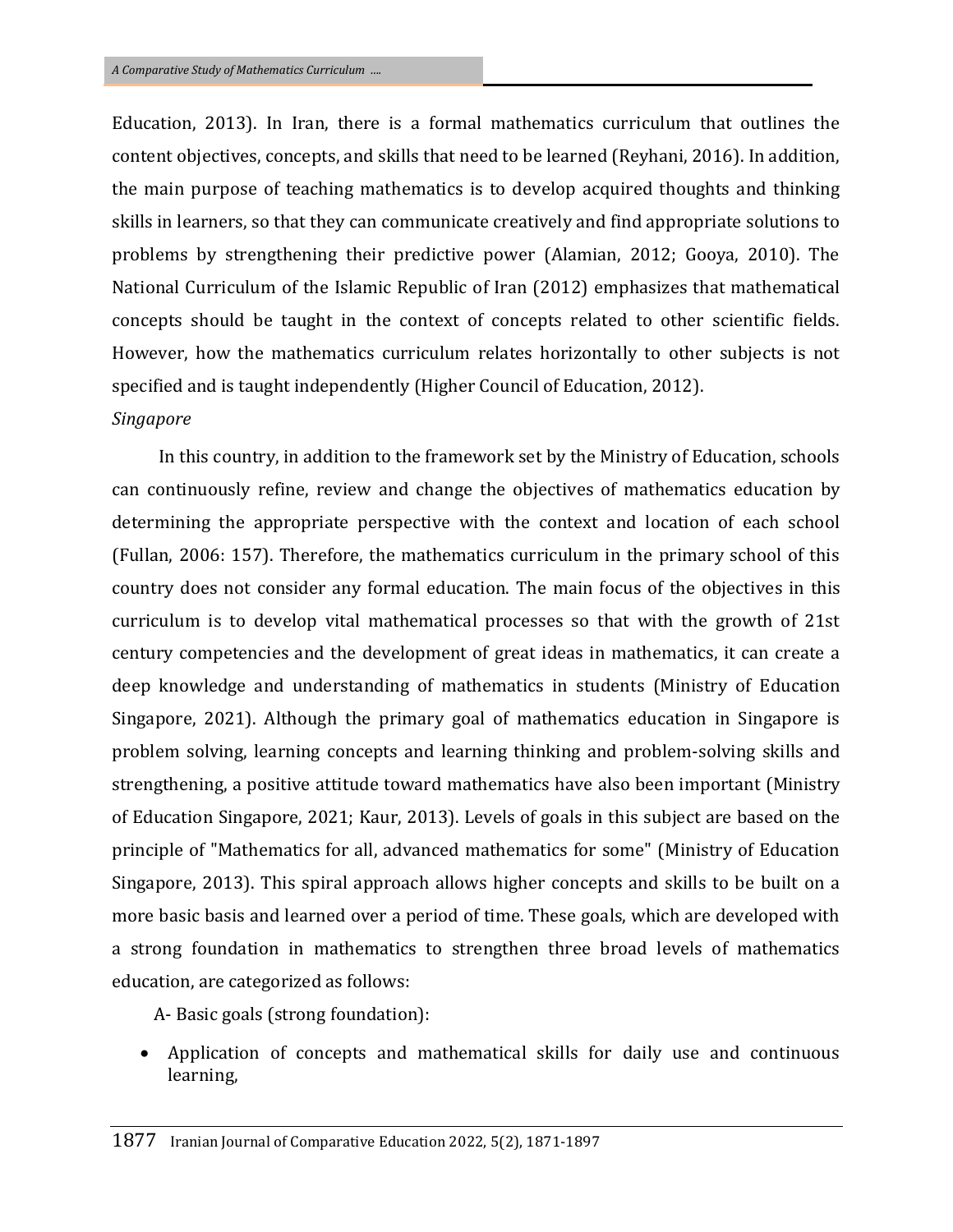- Development of thinking, reasoning, communication, application and metacognition skills through problem solving approach,
- Strengthen confidence and interest in mathematics.

B- Secondary goals (strengthening abilities)

Level 1- The purpose of teaching mathematics is to enable all students to

- Acquiring mathematical concepts and skills for continuous learning and supporting learning of other subjects,
- Development of thinking, reasoning, communication, application and metacognition skills through a mathematical approach to problem solving,
- Connection between mathematics and other subjects through application of mathematics; and
- Strengthen confidence and foster interest in mathematics.

Level 2 - Supplementary Mathematics helps talented and interested students to:

- Acquiring mathematical concepts and skills for further study and helping to learn other subjects;
- Development of problem solving skills, thinking, reasoning and metacognition skills through a mathematical approach;
- The connection between ideas within and between mathematics and other sciences through the application of mathematics;
- Understand the abstract nature and power of mathematics.

Level 3- Math curriculum provides opportunity for students interested in vocational education:

- Acquisition of mathematical concepts and skills for real life;
- Supporting learning of other courses and preparation for vocational training;
- Strengthen self-confidence and understand the value of making informed decisions in real life using mathematics (Ministry of Education Singapore, 2013).

## *2- Content*

*Iran*

In this country, most educational activities take place within the framework of the school textbook, so the content of textbook has a special role and position in the learning process. According to the recommendation of the National Curriculum Document, the content of mathematics is divided into two general parts: Mathematical concepts and processes (Higher Council of Education, 2012) (Table 1).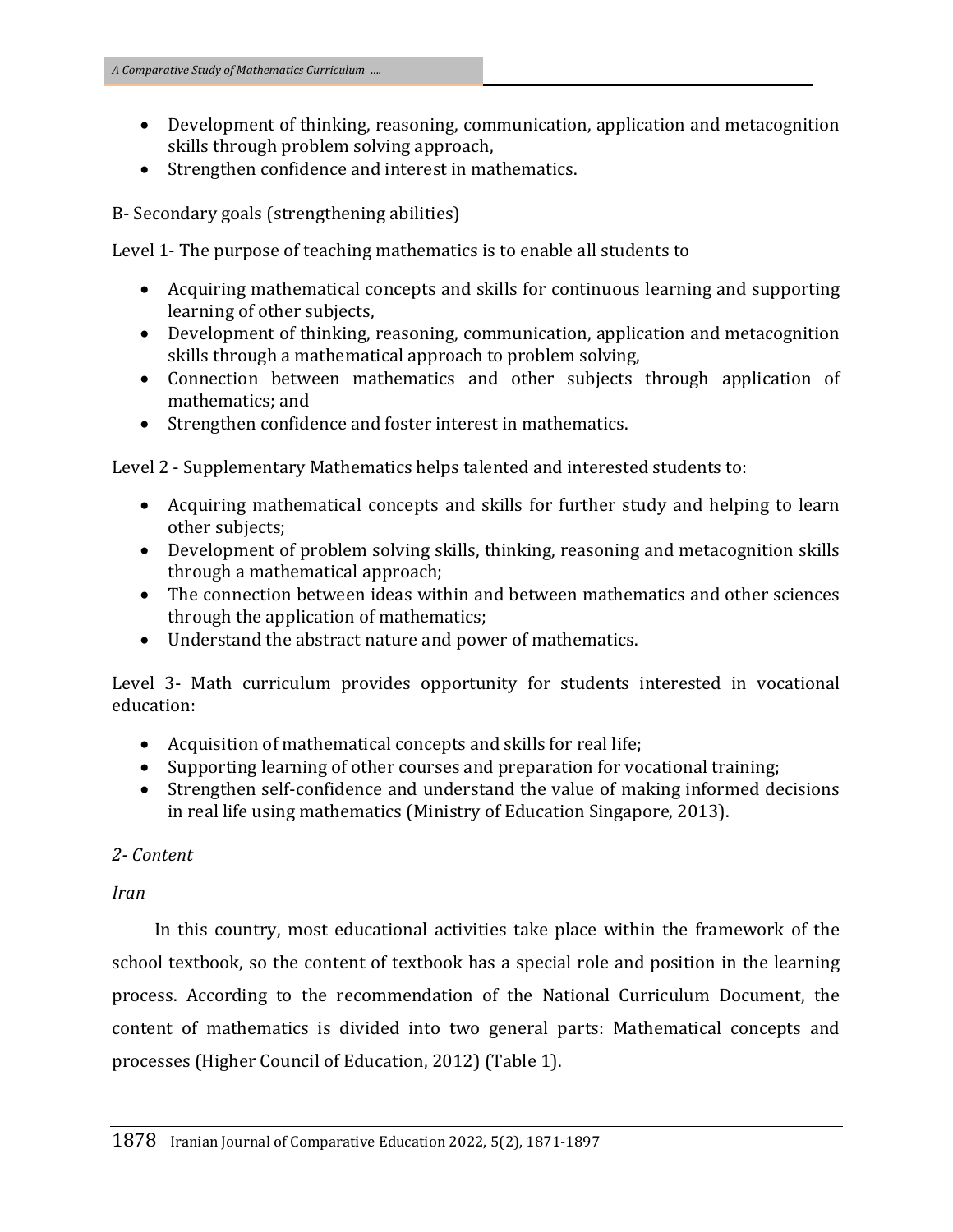| <b>Dimensions</b> | <b>Main Focus</b>         | Component                                                                                                                                                                                                                                                                                                                                                                                                                                                                                                                                  |
|-------------------|---------------------------|--------------------------------------------------------------------------------------------------------------------------------------------------------------------------------------------------------------------------------------------------------------------------------------------------------------------------------------------------------------------------------------------------------------------------------------------------------------------------------------------------------------------------------------------|
| Content           | Mathematical concepts     | Learn numbers & numerical calculations;<br>Geometry, measurement & analysis of data and<br>probabilities                                                                                                                                                                                                                                                                                                                                                                                                                                   |
|                   | Mathematical<br>processes | Problem solving, reasoning and critical<br>thinking (including generalization, prediction,<br>hypothesizing, guessing and<br>testing<br>conjectures, explaining and confirming<br>answers, categorizing, comparing, and use of<br>patterns), visual thinking and creative thinking<br>(includes spatial reasoning, visual patterns,<br>problem-solving in real and fictional story and<br>context), mathematical discourse (including<br>communication, mathematical reading and<br>writing), and use of new technology in<br>mathematics. |

Table 1

Content Framework in Iran Primary Mathematics Curriculum

Source: Higher Council of Education, 2012

According to the content division in Table 1, mathematical concepts are divided into six branches: Numbers and numerical calculations, algebra and symbolic representation, geometry, measurement, statistics and probabilities, and mathematical history. Each of these concepts - in Grades 1-6 - has different levels, so educational programs and activities should be such that pupils have the ability to relate to the skills associated with each subject. The National Curriculum (2012) also emphasizes the horizontal relationship of mathematical content with other subjects. Accordingly, mathematical concepts should be taught in the context of concepts related to other scientific fields. The second part includes acquiring skills in mathematical processes. In recent years, reforms have been made to the content of math textbooks to address open-ended questions and to encourage students to explore different methods of answering. These topics have been addressed in some sections using open-ended questions and answers, problem-solving lessons, unconventional problems in mathematics, although the emphasis on the problem-solving process in content is not such that encourage discovery and innovation and develop thinking skills in learners (Reyhani, 2016).

*Singapore*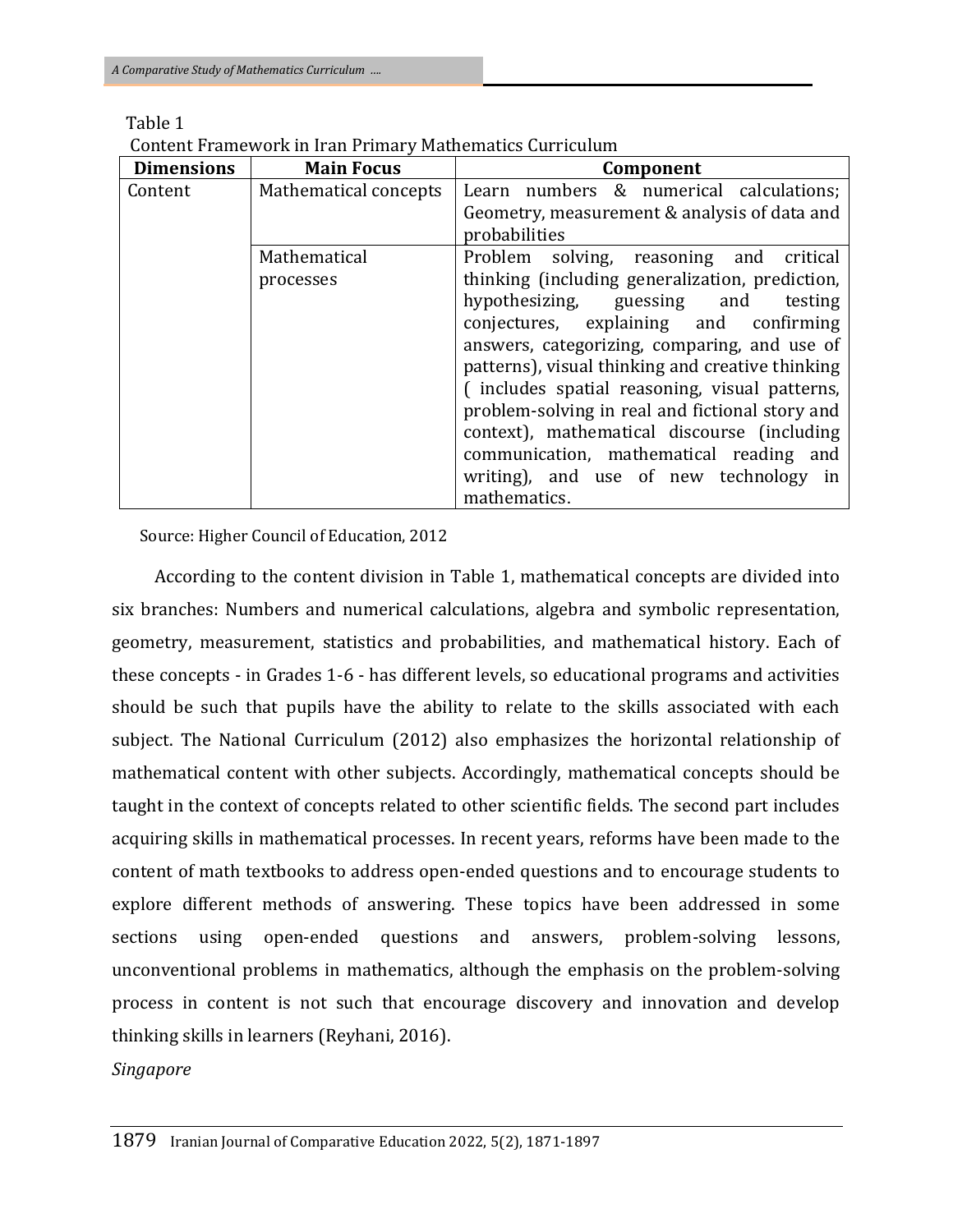In this country, the main focus of content - as one of the elements of the mathematics curriculum - is on the development of competence in problem solving (Ministry of Education Singapore, 2021) (Table 1).

| <b>Dimensions</b> | <b>Main focus</b>  | Component                                                                                          |
|-------------------|--------------------|----------------------------------------------------------------------------------------------------|
| Content           | Solve math problem | Attitude: Beliefs, interest, appreciation, trust,<br>perseverance                                  |
|                   |                    | Concepts: Numerical, algebraic, geometric,<br>statistical and analytical probability, calculations |
|                   |                    | Processes: Reasoning, Communication and<br>Connection, Thinking Skills, Approaches,                |
|                   |                    | <b>Applications and Modeling</b>                                                                   |
|                   |                    | Skills: Ability to do numerical calculations,                                                      |
|                   |                    | grammar and spatial representations, data                                                          |
|                   |                    | analysis, measurement, use of mathematical                                                         |
|                   |                    | tools, estimation                                                                                  |
|                   |                    | Metacognition: Monitoring your thinking, self-                                                     |
|                   |                    | discipline in learning                                                                             |

|  |  | Content Framework in Singapore Primary Mathematics Curriculum |
|--|--|---------------------------------------------------------------|
|  |  |                                                               |
|  |  |                                                               |
|  |  |                                                               |

Source: Ministry of Education Singapore, 2021

The content framework of the Singapore Mathematics Curriculum consists of five interrelated components that, as a reflection of needs of the 21st century curriculum, provide a guide to teaching, learning and evaluating mathematics at all levels of education from primary to pre-university. According to this framework, mathematical processes refer to the skills of using mathematical knowledge as an important part of the content and include reasoning, communication, applications & thinking and exploration skills that are important in solving mathematical problems and beyond. In primary school, pupils learn these skills through problem solving. They learn to work logically, to express their thoughts in writing and orally, and by using patterns and observing similarities and differences between mathematical ideas and life. In fact, problem solving as a central focus in content, in addition to strengthening mathematical skills and processes, emphasizes the development of attitudes and self-regulated learning. Also, this type of connection, with a deeper understanding of concepts, leads to the development of different mathematical ideas through exposure to a variety of useful experiences and activities. In addition, the problem-solving approach - while enhancing students' confidence and interest in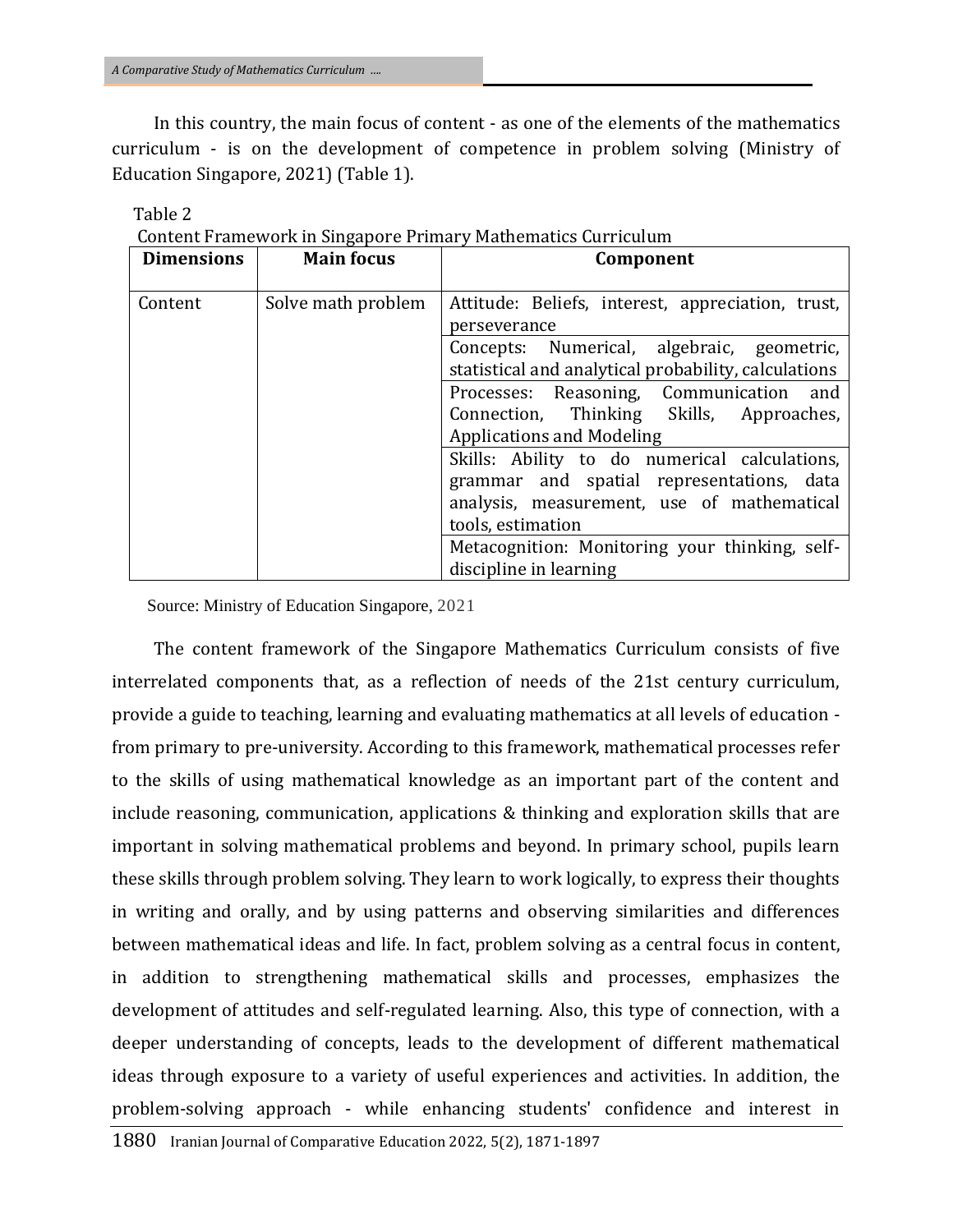mathematics - creates an interdisciplinary approach that links mathematics to real life and other school subjects (Ministry of Education Singapore, 2021).

*3- Learning-teaching strategies*

#### *Iran*

According to the National Curriculum of the Islamic Republic of Iran (2012), in order to learn mathematical concepts in depth, students must act like a researcher and in the process of teaching-learning, discover how new concepts occur and how can be used with and generalized. In this program, students must be able to construct concepts during the process of solving a significant problem and play an active, voluntary, and conscious role in the teaching-learning process. The program also emphasizes the strengthening of the spirit of inquiry in teaching process to increase motivation of students - through exploration - to provide the ground for their effective interaction with the teacher, peers and learning environments (Council of Education, 2012). In the real situation, the use of active teachinglearning methods is lacking in most math classrooms in Iran, and this process is done in a traditional way with an emphasis on student memory. In the traditional method, the teacher's focus is more on explaining the contents of the book, and pupils solve problems and exercises in the ways that the teacher says. If the new lesson is related to the previous lessons, the teacher will first review the previous material and then explain the new lesson. The presentation is usually lecturing and teacher-centered. During teaching, the teacher for example asks some questions and then solve them. Students solve book exercises which were not available time in the classroom - at home (Seifi, 2018; hajizadeh, 2013; Navidy, 2013).

#### *Singapore*

In Singapore, the method of teaching mathematics provides opportunities for students to achieve the skills necessary for life in the 21st century. As students engage in problem-solving, reasoning, critical thinking, and communication, they discover different ways to solve a problem and to demonstrate it in the real world. This learning method helps students engage in creative thinking and learn how to articulate a problem and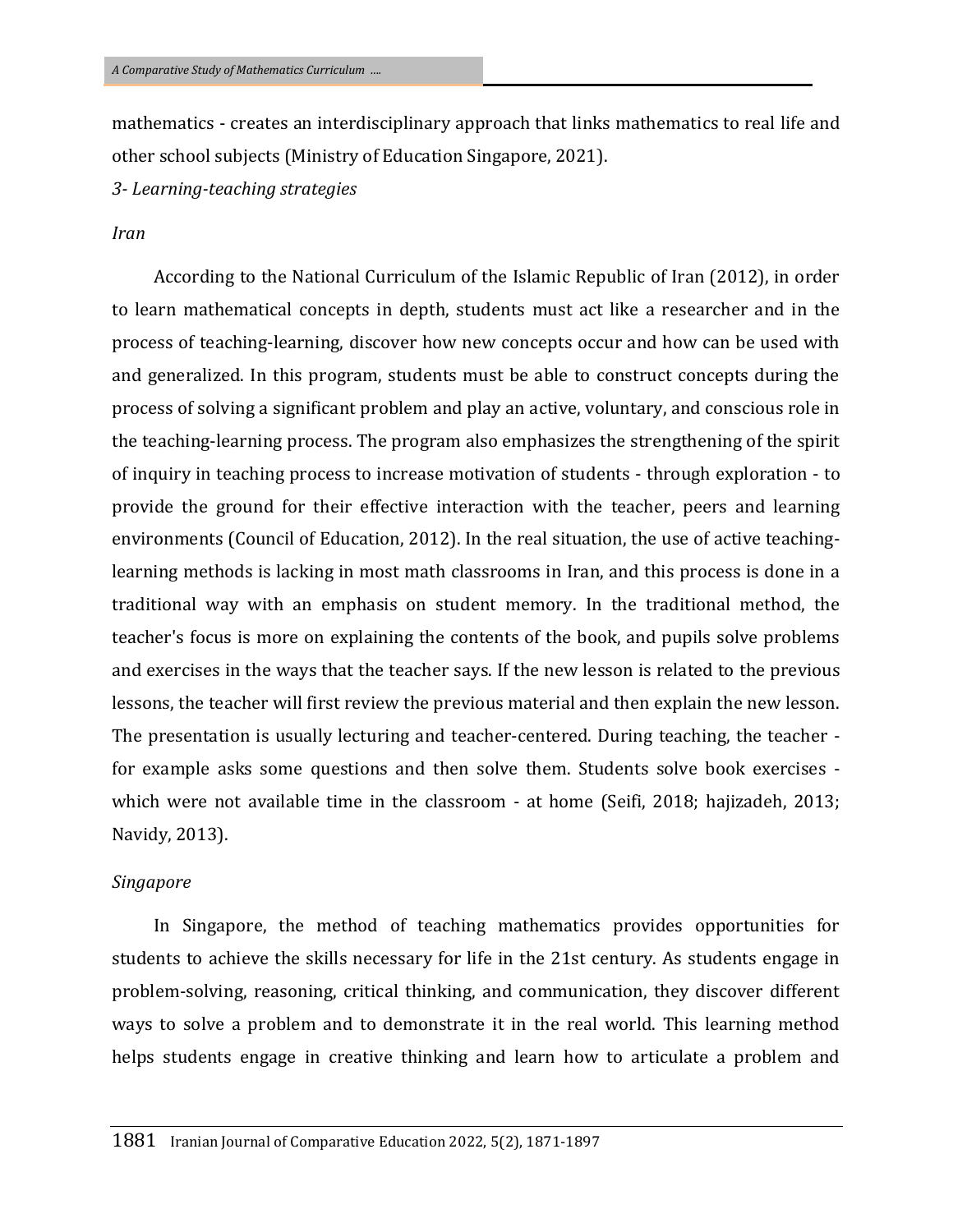manage its complexity (Ministry of Education Singapore, 2021). Math teaching methods are done in three stages of preparation, engagement and mastery in teaching:

- Readiness: identifying students' previous information;
- Engagement: student's active participation, engaging with content, discovering and understanding meanings, focusing on specific questions and ideas;
- Mastery: forcing students to practice to gain skills, using a teacher-led questioning method. At this stage, students look for appropriate methods and solutions and consolidate what they have learned by mastering the concepts. Another teaching method in the Singapore Mathematics Curriculum is to focus on learning experiences and skills development in the processes related to each mathematical subject. These experiences develop positive learning habits. In fact, students should have the opportunity to properly evaluate their learning progress using exploratory methods and organizing meaningful information. This approach, while encouraging students to acquire problem-solving skills, can also be motivating and entertaining (Ministry of Education Singapore, 2021).

## *4- Evaluation*

## *Iran*

In the National Curriculum of the Islamic Republic of Iran (2013), qualitative evaluation is done in three ways: Formative, diagnostic and cumulative:

- Developmental: Student's continuous growth with emphasis on self-assessment, which provides a clear and comprehensive picture of the current situation; her/his distance from the next situation and how to correct it according to her/his capacity and needs.
- Diagnostic: in order to determine the degree of understanding / misunderstanding or make scientific arrangements to solve conceptual and skill problems of students and help the growth of learning.
- Compaction: is a traditional math test that is done once or several times during the semester or academic year to assess the knowledge of learners and identify students' mathematical understanding.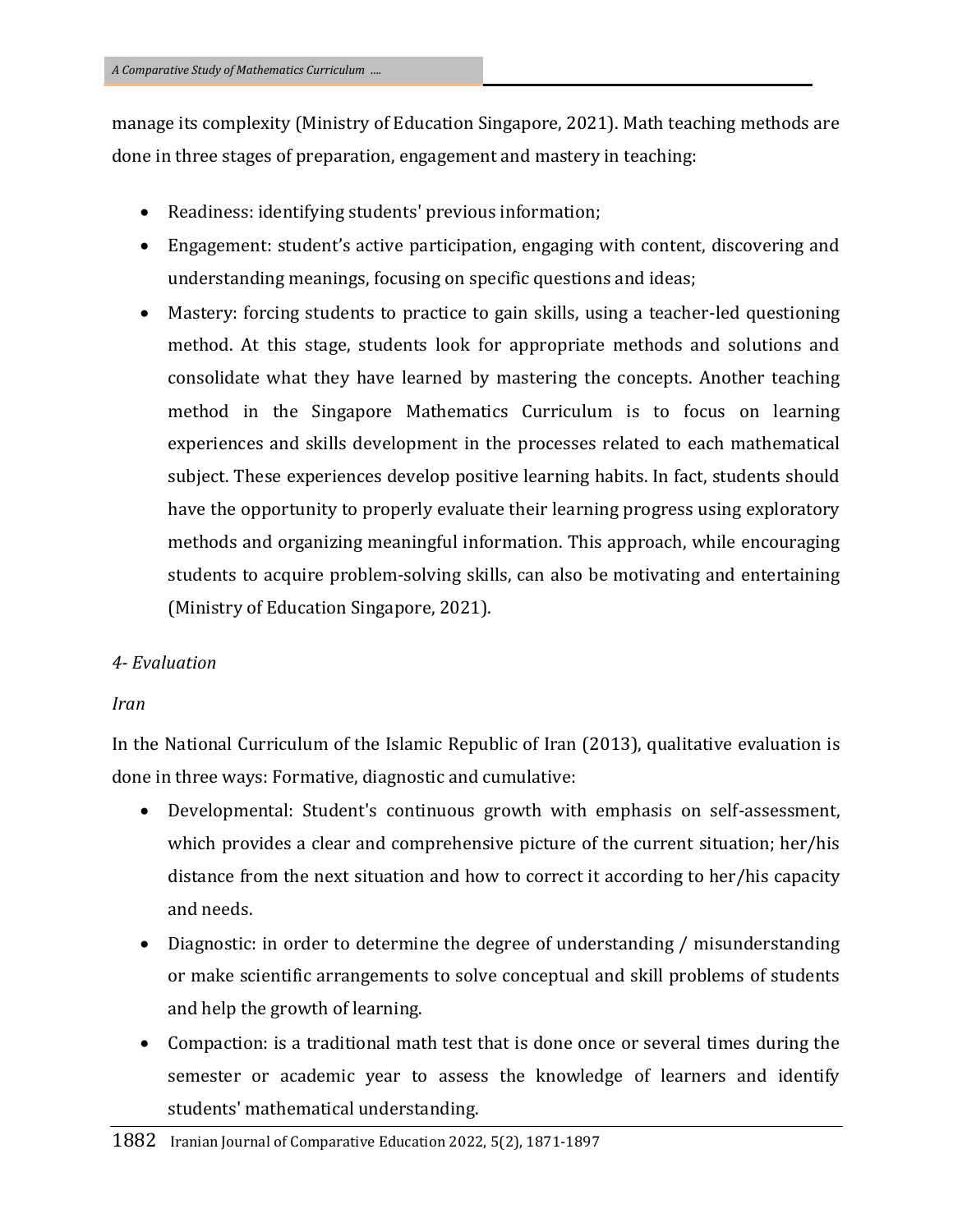In Iran, despite the emphasis on descriptive assessment in primary school and the importance of selectivity and self-management in the continuous growth of students in this course, traditional assessment is still very important in schools. Teachers use traditional methods to assess students by emphasizing book or similar problems and exercises, and there is a tendency to conduct exams in the manner of convergent and stereotype questions (Golpoushnejad, 2016; Shirazi et al., 2016). On the other hand, the performance of Iranian students in the TIMSS 2007-2019 among 58 countries was lower than the global average. For example, in the preliminary results of the TIMSS 2019, Iranian pupils ranked 50th out of 58 countries in the fourth grade math exam (Mullis et al, 2019; Shirazi et al, 2016). The repetition of these undesirable outcomes is influenced by assessment methods, and teachers' extreme emphasis on students' memorization of book content (Shirazi et al, 2016).

#### *Singapore*

In Singapore, assessment is an integral part of the interactive teaching and learning process. This continuous process gathers information about students' learning, so that while identifying learning gaps, methods can be considered to improve it. In this system, although it is necessary to know what skills the student has acquired in the learning phase, it is equally important that she/he be involved in peer assessment or self-assessment as part of the learning process (Ministry of Education Singapore, 2021). In the assessment process, students become more active in the learning process by being aware of their level of learning, while focusing on the quality of learning (Lee, 2019; Ministry of Education Singapore, 2013). In the Singaporean education system, the evaluation book is placed next to other textbooks - including mathematics - and covers all subjects and workbook activities (Caldwell, 2019). This book includes additional questions and issues, conceptual questions, questions related to learning thinking skills, reasoning and creativity, measuring higher levels of thinking, and hands-on activities. In addition to consolidating and deepening learning, the assessment method in the Singapore Mathematics Curriculum also promotes metacognition (Ministry of Education Singapore, 2013).

4) Comparison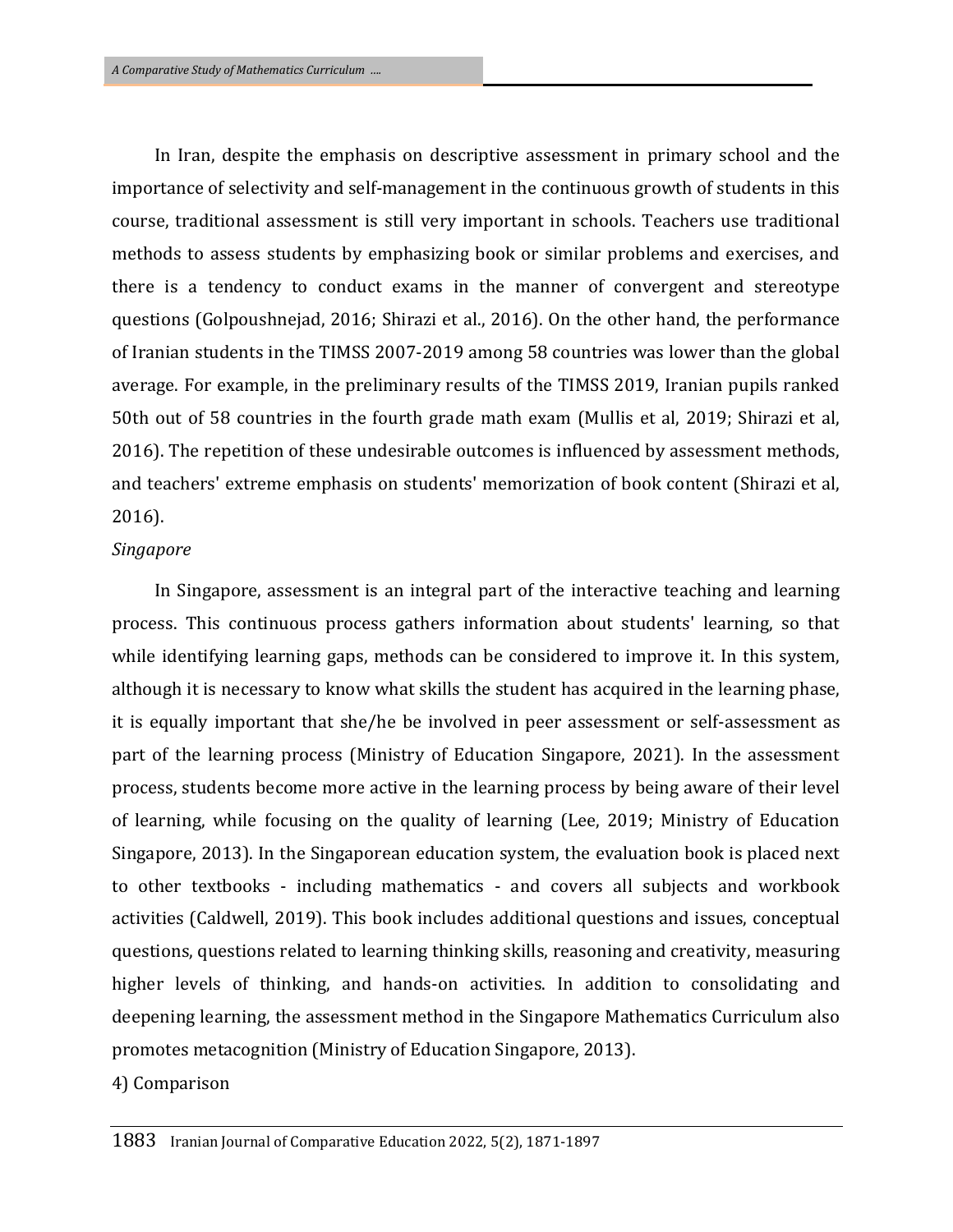At this stage, by summarizing components, the information examined in the previous sections are classified in terms of similarities and differences and base on elements of mathematics curriculum - goals, content, teaching-learning strategies and evaluation-, in Iran and Singapore.

1-Goals

Table 3

|  |  | Comparison of Goals in the mathematics curriculum of Iran and Singapore |  |  |
|--|--|-------------------------------------------------------------------------|--|--|
|  |  |                                                                         |  |  |

| Goals                                                            | Iran    | <b>Singapore</b> |
|------------------------------------------------------------------|---------|------------------|
| Expressing goals in an ideal way                                 | $\star$ |                  |
| Definite commitment to the curriculum document for compiling     | $\star$ | $\star$          |
| the content of math textbooks                                    |         |                  |
| Focus on cognitive goals and amount of information and           | $\star$ |                  |
| mathematical knowledge                                           |         |                  |
| importance of problem solving as a main goal of mathematics      |         | $\star$          |
| education                                                        |         |                  |
| Development and application of metacognitive skills through      |         | $\star$          |
| problem solving approach                                         |         |                  |
| Special attention to attitude's goals in boosting confidence and |         | $\star$          |
| interest in mathematics                                          |         |                  |
| Selection and sequencing of goals according<br>the<br>to         |         | $\star$          |
| characteristics of learners                                      |         |                  |
| Nurture mathematical ideas and create opportunities to deepen    |         | $\star$          |
| the student's understanding and knowledge                        |         |                  |
| Provide mathematical concepts and skills for application in      |         | $\star$          |
| everyday life                                                    |         |                  |
| Support the continuous learning of mathematics<br>and            |         | $\star$          |
| connection between mathematical ideas and other subjects         |         |                  |

 According to Table 3, out of a total of 11 goals, Iran and Singapore are similar in two targets and different in the others. The most important similarity is related to the active role of the formal education system of both countries in designing the goals of mathematics education. Thus, authors and curriculum planners are required to have the approval of the Ministry of Education and to match the content of math textbooks with the national curriculum document. The most important differences of two countries can be mentioned as follows:

In Singapore, "problem solving" is the primary goal of teaching mathematics and paving the way for the growth of life skills in the 21st century. Therefore, all reasoning processes, thinking skills, approaches; numerical, algebraic, geometric, statistical concepts;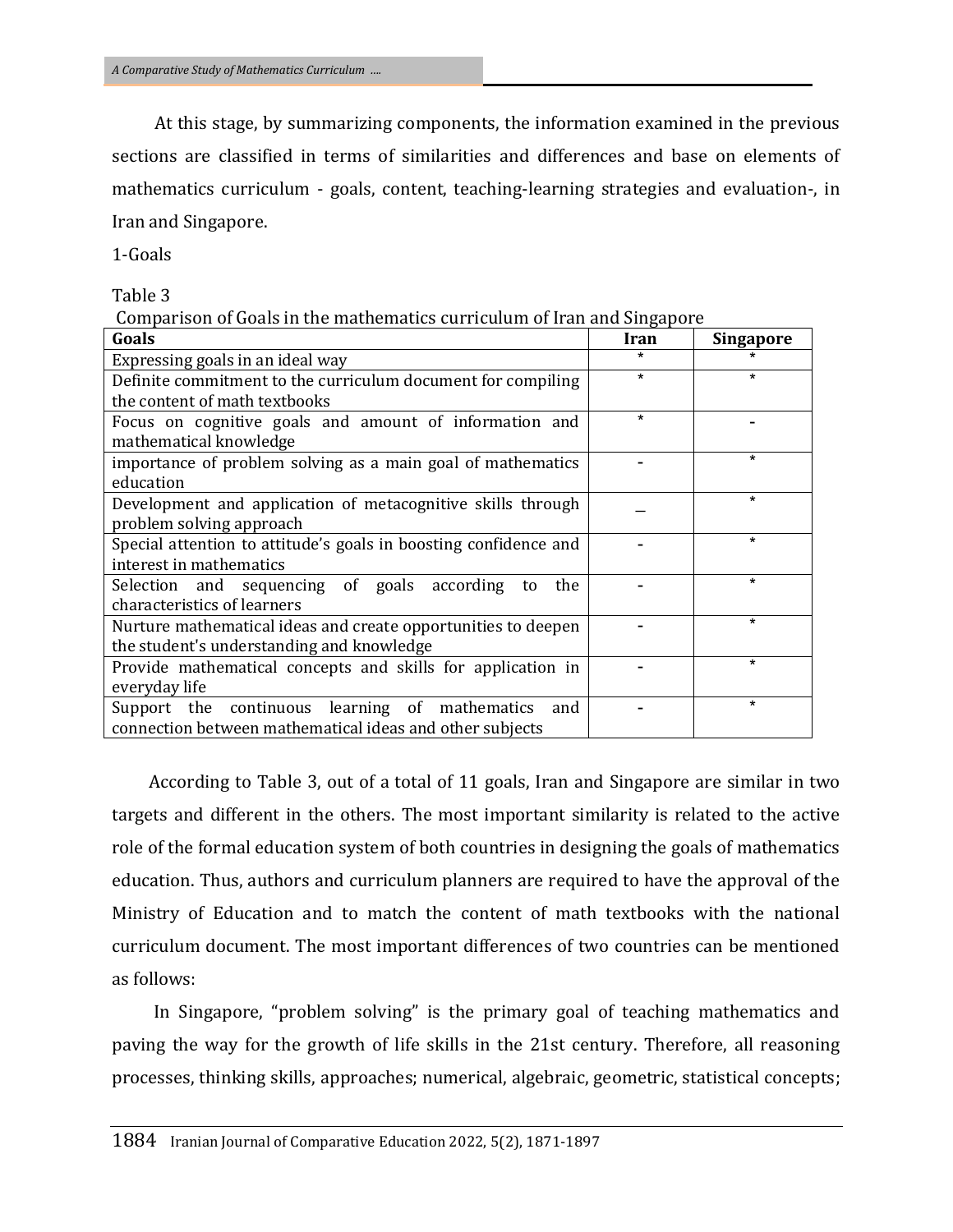skills; attitudes and metacognition are related to a general goal, that is "problem solving". This strategy should prepare students for acceptance of out-of-school living conditions which require the selection and use of appropriate concepts and skills. In Iran, "problem solving" is considered as one of the goals of an independent process and therefore it has been considered to some extent in content of school textbooks.

Another important difference between Iran and Singapore is the focus on "attitude". Mathematical goals in Iran focus more on cognitive goals and amount of information and knowledge and less attention is paid to attitudinal goals in mathematics, but in Singapore, strengthening self-confidence, belief and positive attitude towards mathematics in students and teachers is important. This attitude helps to keep people in the mood and to use math to solve problems. In Singapore, believing in and appreciating the value of mathematics has increased one's confidence and motivation to use this science, and has created an interest and perseverance in solving life problems using mathematics. Other differences between the two countries include levels of goals - taking into account the characteristics of learners. In Iran, the goals in terms of structure and content are set equally for all students, but in Singapore, the breadth and depth of math education goals change at each stage, depending on the ability, interest, and confidence of the learners.

#### 2. Content

According to Table 4, both countries pursue the content in mathematics curriculum which is selected, organized, and taught based on predetermined educational goals. Iran and Singapore also have some differences in the content of primary school mathematics textbooks as follow:

One of the important differences is that in Iran, content is the main axle of teaching and learning, but in Singapore the main emphasis is on learning problem-solving skills. Therefore, in this country, the teacher focuses on teaching math skills and processes to learners rather than transferring content. This shows what is expected of students in terms of processes and quality of work. Other differences between the two countries' math textbooks include sequences in content levels - according to the different needs and abilities of students. The content of math textbooks in Singapore covers fewer topics but is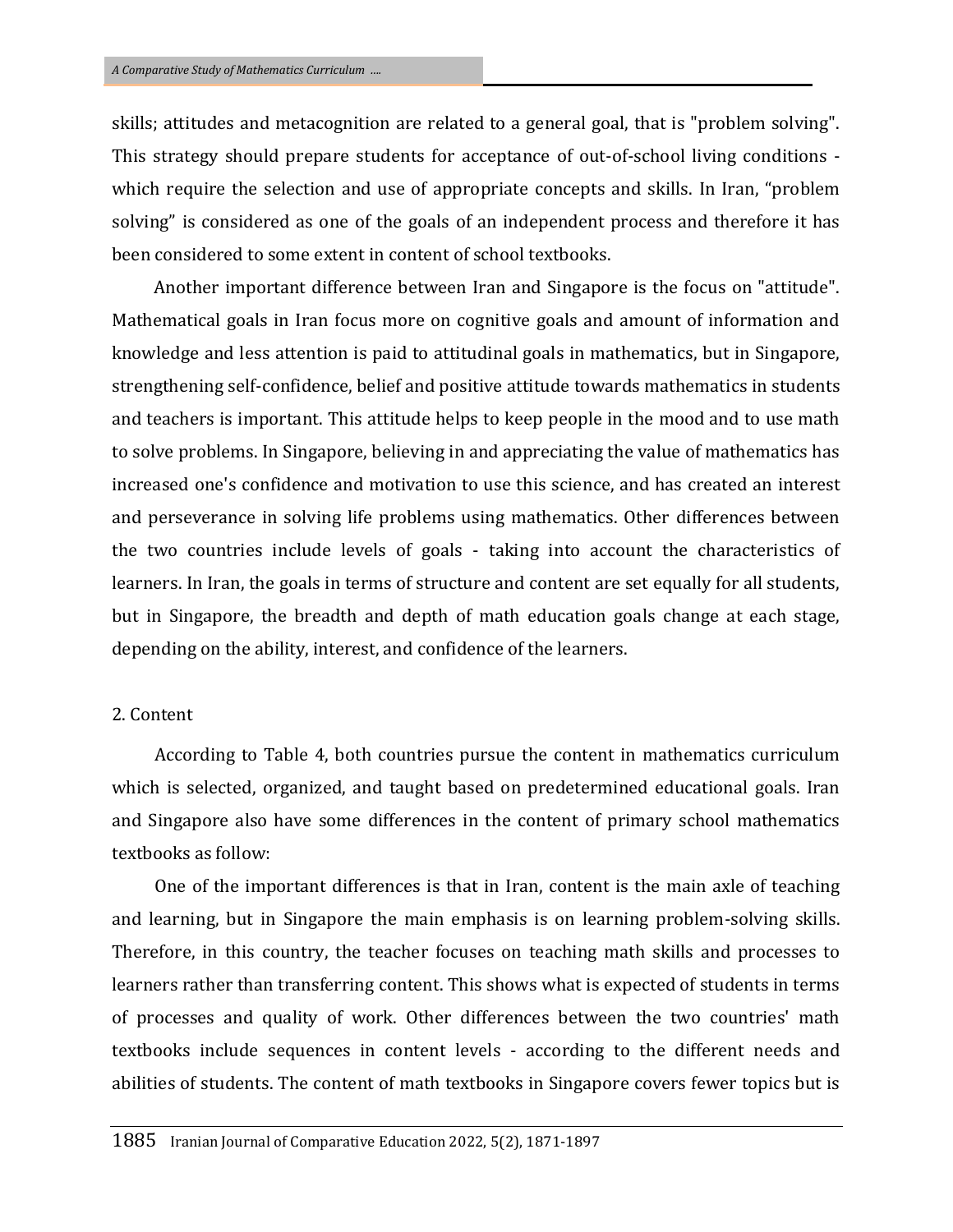taught to learners with more in-depth. Also in Iran, the content of math textbook is the same for all students on the same basis, but in Singapore, it has a spiral approach at different levels, so that advanced concepts and skills are based on basic foundations- with regards to learners' needs and abilities. This sequential gives the opportunity to pupils for use practice skills.

Table 4

|  |  |  | Comparison of Content in the mathematics curriculum of Iran and Singapore |  |  |  |
|--|--|--|---------------------------------------------------------------------------|--|--|--|
|  |  |  |                                                                           |  |  |  |

| Content                                                  | Iran    | <b>Singapore</b> |
|----------------------------------------------------------|---------|------------------|
| Determining content based on educational goals           | ÷       |                  |
| Mathematical concepts and processes as a important parts | $\star$ | $\star$          |
| of mathematics content                                   |         |                  |
| Content contains learning experiences according to level |         | $\star$          |
| and needs of learners                                    |         |                  |
| Focus on content as a main core of training and learning | $\star$ |                  |
| Organize practical programs in content                   |         | $\star$          |
| Develop understanding and application of mathematics     |         | $\star$          |
| through connection between mathematical ideas and        |         |                  |
| other subjects                                           |         |                  |
| Content emphasis on competency development through       |         | $\star$          |
| problem solving                                          |         |                  |
| More emphasis on pupil metacognition development and     |         | $\star$          |
| self-regulation                                          |         |                  |

Another important difference is the connection and interconnectedness of content framework. The content framework in Singapore is based on the application of the problem-solving method, which emphasizes five interrelated components - concepts, practice of mathematical skills and processes, attitudes, and metacognition. The problemsolving tasks are set up for a deep understanding of the concepts and development of various mathematical ideas. Communications and their applications expose students to a variety of learning experiences - such as useful activities and tools - to relate abstract concepts to learning experiences. This process balances content and skills. In Iran, the components of problem solving (problem design, data collection, hypothesis making, hypothesis testing and inference) do not have a balanced distribution. Therefore, due to this content, problem solving skills are not well taught.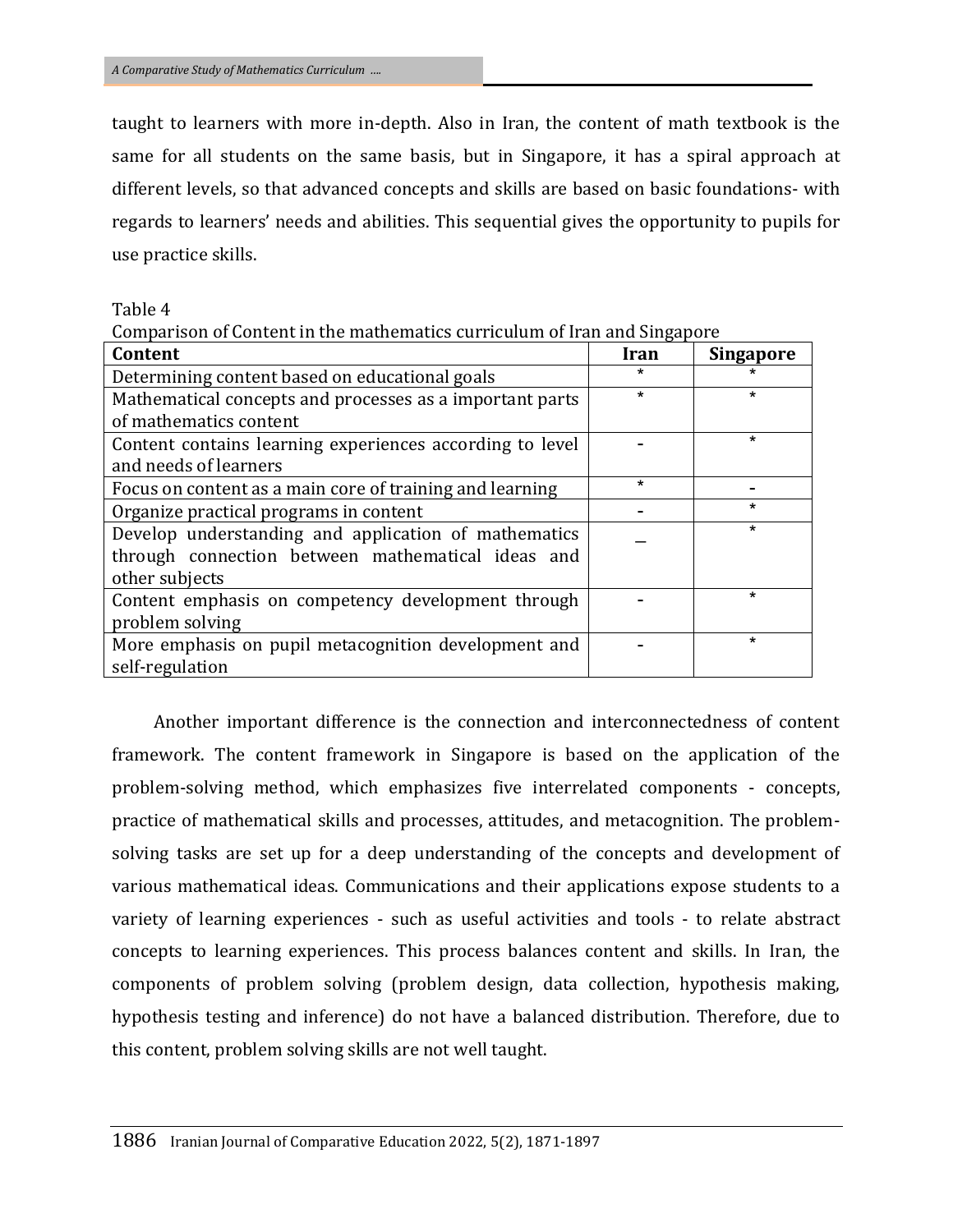## 3. Learning methods

### Table 5

Comparison of learning methods in the mathematics curriculum of Iran and Singapore

| <b>Learning methods</b>                                  | Iran    | <b>Singapore</b> |
|----------------------------------------------------------|---------|------------------|
| Support development of communication skills by creating  |         |                  |
| opportunities to collaborate with each other and present |         |                  |
| own ideas                                                |         |                  |
| Supporting active role of student in learning methods    | $\star$ | $\star$          |
| Emphasis on textbooks during teaching                    | $\star$ |                  |
| Provide opportunities for students to develop learning   |         | $\star$          |
| skills in mathematics                                    |         |                  |
| Development of metacognition and self-leadership to      |         | $\star$          |
| enhance learning                                         |         |                  |
| Focus of training on self-directed learning in students  |         | $\star$          |
| Teaching adequate with differences in students' learning |         | $\star$          |
| Attention to conceptual understanding and connection of  |         | $\star$          |
| teaching with real world                                 |         |                  |

According to Table 5, Iran and Singapore are similar in supporting the active and voluntary role of students in the learning process and effective interaction with teachers, peers and school environment. Some of the most important differences between two countries in teaching and learning methods are as below:

One of the important differences between two countries is role and method of teaching. In Iran, the teacher is the source of knowledge and axis of class. The teacher begins her/his teaching by reviewing previous sessions or giving an introduction, and teaches the new content or skills. In Singapore, the trend in classrooms is learning-centric. The role of teacher is to encourage and guide pupils to take more responsibility for learning. The teaching method is based on an interactive process that focuses on student learning. In this process, teachers use a wide range of teaching methods to engage students in the learning process.

Another difference in the teaching methods of two countries is allocation of appropriate opportunities to develop self-regulatory learning habits in students. In Singapore, students are given the opportunity to collaborate with each other and present their ideas using mathematical methods. Sometimes these opportunities are the focus of practicing or solving real-world problems that are forced upon students. These exercises -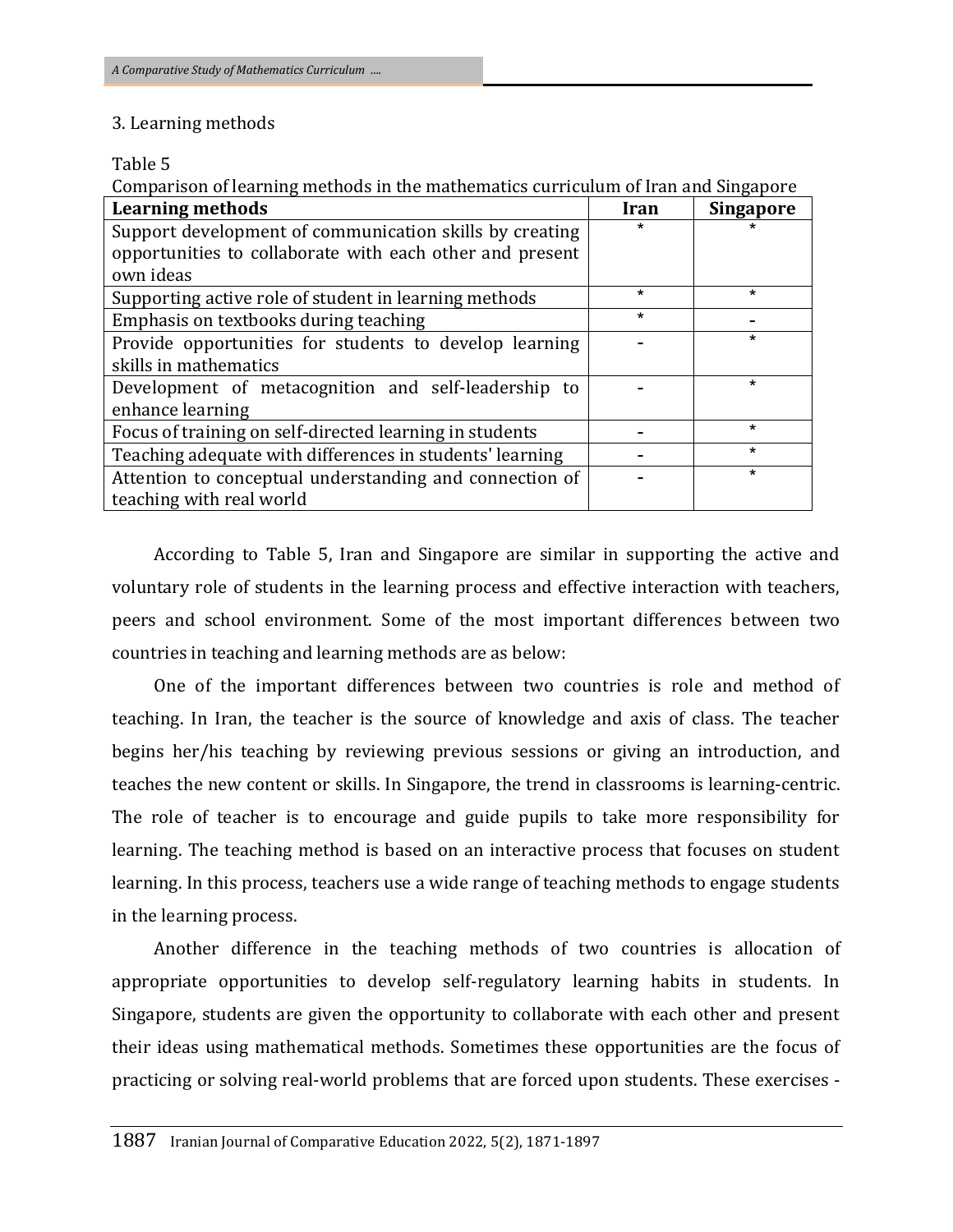in addition to gaining skills - can be motivating and entertaining. Through this process, students have ample opportunity to strengthen their thinking skills and to deepen their understanding of mathematics by discovering new ways. In Iran, the main emphasis is on teaching the textbook during teaching - rather than providing opportunities for learning experiences for students. Therefore, students are given less opportunity to explore ways to solve problems. Another difference is attention to students' individual differences in learning. In Singapore, learners are noticed by the teacher in terms of different levels and speeds of learning. Therefore, the teacher training method is designed in such a way that students can move forward according to their abilities. In Iran, the teaching method is applied equally to all students.

## 4. Assessment

## Table 6

Comparison of Assessment methods in the mathematics curriculum of Iran and Singapore

| <b>Assessment</b>                                         | Iran    | <b>Singapore</b> |
|-----------------------------------------------------------|---------|------------------|
| Assessment as an integral part of teaching and learning   | $\star$ | $\star$          |
| process                                                   |         |                  |
| Purpose of assessment is to measure learning ability      | $\star$ |                  |
| Assessment helps students improve their learning          |         | $\star$          |
| Attention to external evaluations to match qualifications |         | $\star$          |
| needed to live in the new century                         |         |                  |
| Evaluation as a structural tool for providing qualitative |         | $\star$          |
| feedback                                                  |         |                  |
| Emphasis on memorizing and designing convergent           | $\star$ |                  |
| questions                                                 |         |                  |
| Set meaningful and operational tasks in evaluation        |         | $\star$          |
| Emphasis on peer assessment or self-assessment as part    |         | $\star$          |
| of learning process                                       |         |                  |

In Iran and Singapore, assessment is important to identify and determine students' learning. Continuing assessment during class activities is also important in both countries. There are also differences in the way the two countries evaluate: Assessment in Singapore is an essential part of the interactive teaching and learning process. In this ongoing process, teachers gather information about student learning to support effective teaching. These rich and timely feedbacks show what stage students are at and what needs to be done to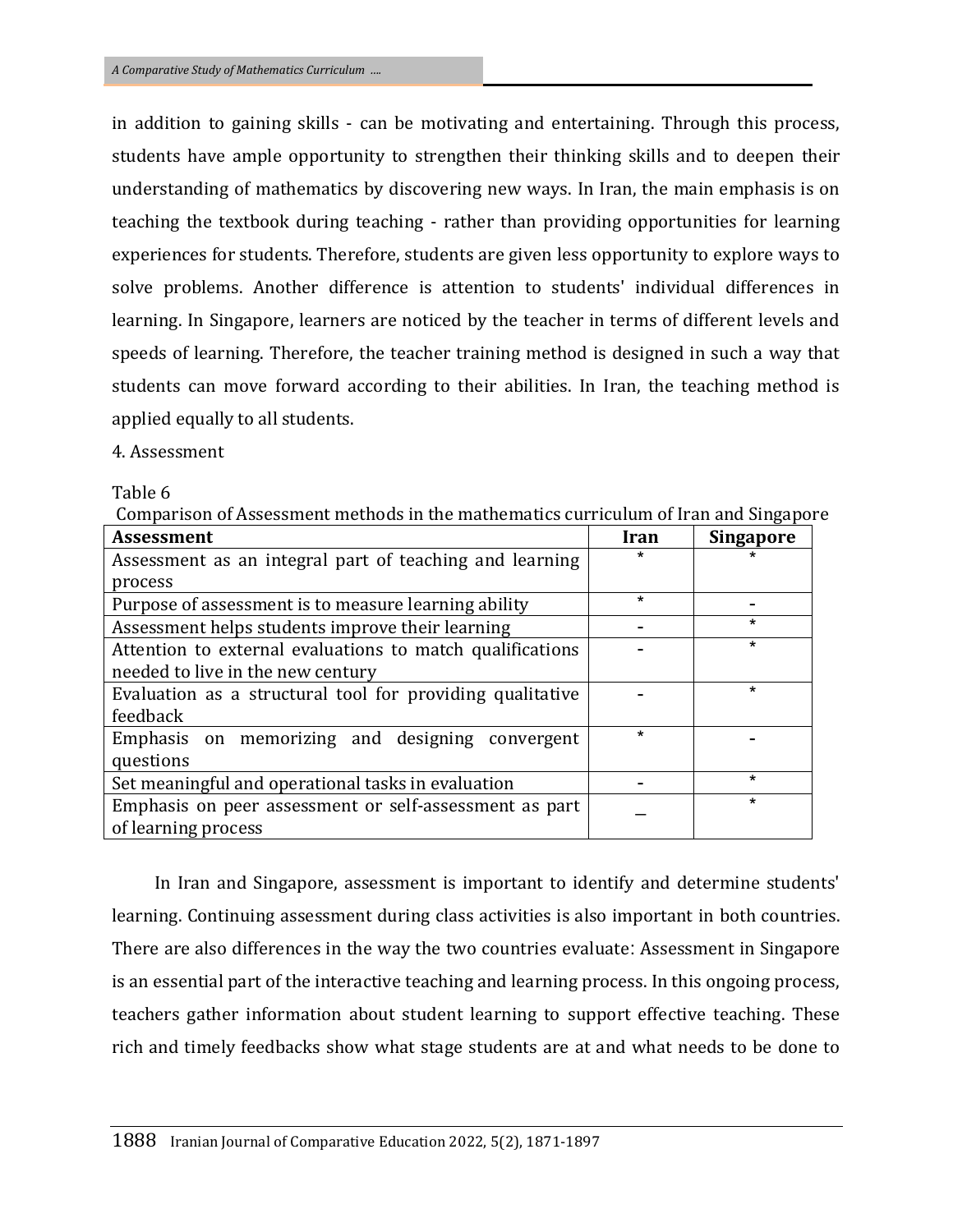improve their learning. In Iran, evaluation means measuring the level of learning ability in students and is less done to identify the quality of learning.

One of the differences is the scope of evaluation. Evaluation is more widespread in Singapore and is not easily implemented through traditional methods. In this country, the method of evaluating classroom activities is integrated in different ways. Teachers use divergent and responsive questions, and students are assessed through qualitative feedback - such as doing a skill, judging an idea, developing a story, or evaluating how they are learning. Integrating performance appraisal into the learning process provides students with new learning experiences. In Iran, this breadth and depth does not exist in the way of qualitative feedback and the evaluation system mainly tends to use traditional tests and convergent questions.

Another difference between the evaluation systems of selected countries is the effect of evaluation on students' self-esteem. In Singapore, further assessment focuses on creating learning opportunities and students' reflection on how to improve their learning. For this reason, the assessment method influences students' learning motivation and makes them aware of their strengths and weaknesses. This assessment method strengthens learners' confidence and interest in learning mathematics. In Iran, the results of assessments are more important than the assessment process and therefore assessment is more focused on identifying students' knowledge performance and determining whether their answers are correct or incorrect.

#### **4. Conclusion**

One method to develop and rebuild an educational program is to use successful experiences of different educational systems. Also, attention to the similarities and differences in curriculum's structure is essential for development of education. In main goal of present study was considering the most important points of similarities and differences in mathematics curriculum dimensions of Iran and Singapore. The results can be examined from the perspective of different indicators:

The first research finding highlighted that the most common aspects of mathematics curriculum in two countries is related to the goals. One of the common goals of the Iran-Singapore Mathematics Curriculum is to transform and achieve some of the basic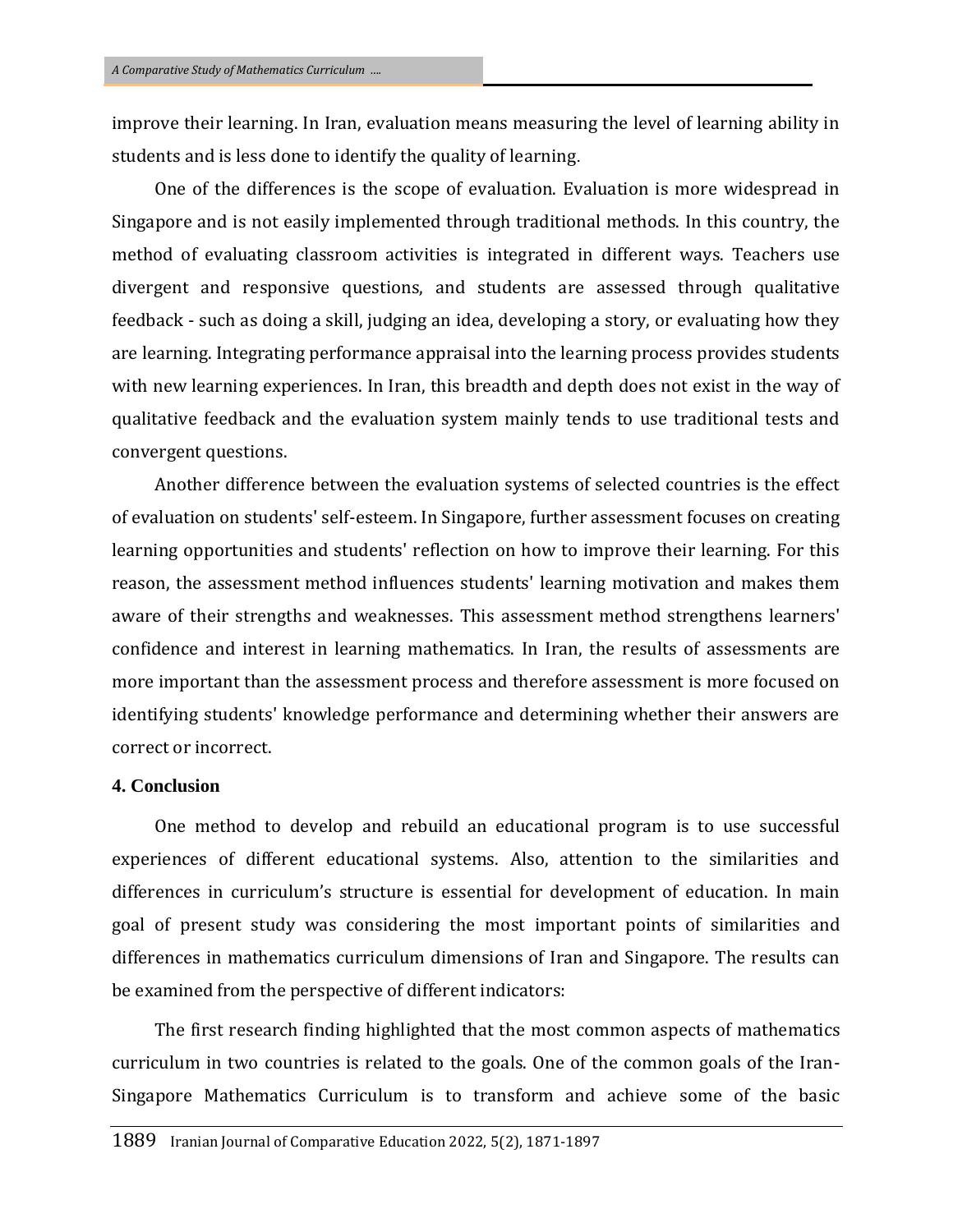competencies in developing thinking skills and creative activities. The main differences between selected countries in the goals of Mathematics education are related to supporting the growth of the acquired competencies needed to live in the 21st century and methods of understanding and applying mathematics to develop metacognition and self-direction.

Another fundamental difference between two educational systems is position of the "problem solving" skill in the mathematics education process. As a specific process goal in math curriculum, Singapore has been able to take math learning to a higher level by emphasizing learning "problem solving" skills. In fact, the goal is not just to teach problemsolving skills, but to create coherence between content and skills, and to be careful and focused on the steps to arrive at an answer - like a mathematician - that strengthens thinking skills and discovery of great ideas. Learning occurs through focus, spending more time, and trying to understand the subject in depth - not just looking at a large number of topics - (CCSSI, 2014). In this regard, Reyhani, Ahmadi, & Karami Zarandi (2010) point out that problem solving is valuable when one knows what steps has taken to arrive at an answer and what the reason is. On the other hand, by increasing the emphasis on problemsolving skills, students gain the ability to formulate, represent, and solve mathematical problems in relation to topics inside and outside of mathematics. It also helps them experience more diversity and creativity in an active learning environment. This finding is in line with research finding of Coffland & Xie (2015) who stated that special attention to the processes in the mathematics curriculum depends on the knowledge, skills and attitudes that students gain from learning mathematics in school. In addition to understanding and applying content, these processes can improve mental development and enhance creativity in learners. In Iran, training of "problem solving" skills still does not have a special place in the national document as well as teacher teaching methods. It seems that in order to change teaching methods, in addition to improving the beliefs and attitudes of teachers, it is necessary to change the views of students, parents, curriculum planners and public.

Another finding of the present study is flexibility in leveling the goals of Singapore Mathematics Education, which provides meaningful learning opportunities for students to improve skills and abilities according to their interests and talents. This different approach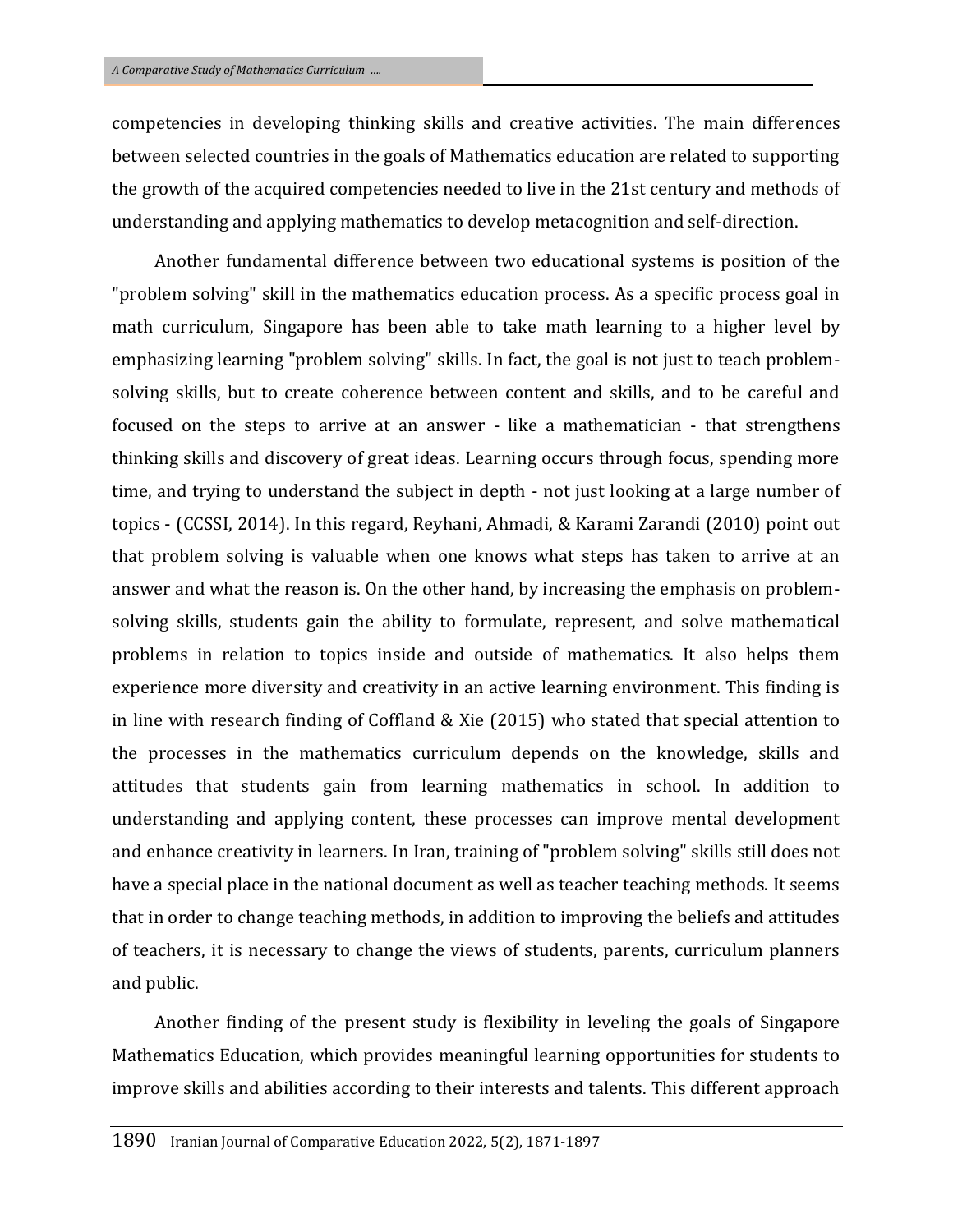gives them the opportunity to design different strategies for solving a problem and to learn how can manage ambiguity and complexity in the real world by simplifying problems. Research by Hollenbeck, Wray & Fey (2010) and Weber, Inglis & Mejia-Ramos (2014) also showed that when people understand the mathematical connection to real situations will continue to learn it in the future to provide the opportunity to learn mathematics in their areas of interest. Thus, the Singaporean education system, by cultivating a set of socioemotional skills, values, and competencies, employs a framework in its mathematics education that directs students' interest in the quality of education identifies and applies.

The research findings also confirm this fact that despite lack of attention to the scope of attitudes in goals of Iran Mathematics curriculum, cultivating a positive attitude towards mathematics has strengthened the confidence of learners in Singapore. Singaporean pupils also have different starting points in learning content, so the math curriculum provides different paths and choices to support each student to maximize learning motivation. This can provide a meaningful perspective on the joy of learning for students and pave the way for their success and metacognitive development. On the other hand, according to the research findings, combining performance appraisals in education and avoiding focusing on score results in Singapore reduced stress in students and increased their interest in learning. Thus, the performance of Singaporean students at the international level has led to successive successes in achieving superior results in the international exams of TIMSS & PISA. This finding is in line with finding of Shirazi et al. (2016) who, while pointing to the poor performance of Iranian students in international exams such as TIMSS, emphasize that there is a direct relationship between a positive attitude towards the subject and students' performance.

It is also inferred from the research by Lahdemaki (2019) and Youkhanaa, Leifkesb, & Enrique. (2018) that one of the reasons for decrease in interest in learning and loss of creativity is using inappropriate methods in evaluation. Singapore's education system, by taking initiatives and focusing on the quality of learning and providing a student-centered learning model, has been able to stimulate learners' desire to learn mathematics. Despite succeeding in international exams, this education system is still evolving to prepare students for the more complex socio-economic environment of the 21st century, while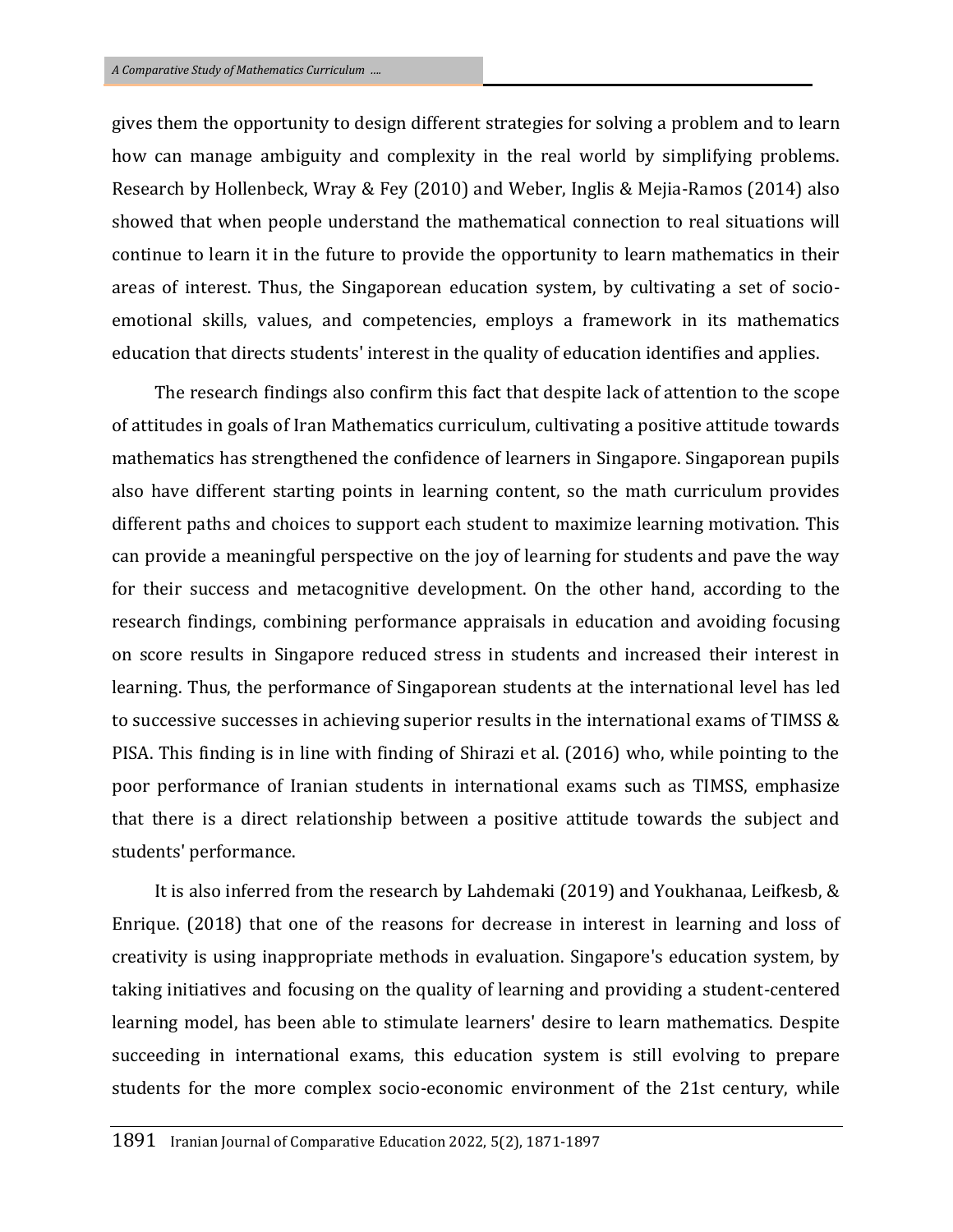continuing to be able and willing to meet emerging demands of the knowledge-based global economy. In fact, Singapore's education policy focuses on the growth of human resources and seeks to familiarize students with the country's cultural, economic and social needs in order to provide them with the skills needed to meet those needs. According to the research findings, the need to change the structure of the mathematics curriculum in primary schools of Iran is evident. One of these priorities is to use a coherent, continuous and relevant process in the mathematics education program that emphasizes teaching "problem solving" skills and using themes to acquire life skills needed in the 21st century. It is also suggested that the training of math teachers to use new teaching methods, new teaching tools and optimize their skills to assess students' learning should be considered by curriculum planners. The math curriculum needs to be revised so that the classroom becomes a place that brings students closer to understanding and applying mathematics.

#### **References**

- Abramovich, S., Grinshpan, A. Z., & Milligan, D. L. (2019). Teaching Mathematics through Concept Motivation and Action Learning, *Journal of Education Research International*, 1-14, Available at: https://doi.org/10.1155/2019/3745406
- Alamian, V. (2012). *Grade 1 math teacher guide*, Tehran: Educational Research and Planning Organization, [In Persian].
- Al-Jaafari, A. (2017). *A look at the top five educational systems in the world*, [Al-](https://www.bayancenter.org/fa/Al-) Bayan Center for Planning and Studies, 12-24, [In Persian]
- [Askari, M.](https://www.sid.ir/en/journal/SearchPaper.aspx?writer=208395), [Elahimanesh, M. H.,](https://www.sid.ir/en/journal/SearchPaper.aspx?writer=915016) [& Parizad, R,](https://www.sid.ir/en/journal/SearchPaper.aspx?writer=762698) (2019). A Comparison Study of Iranian and Japanese educational policy at primary level, *Strategic Studies of Public Policy*, 9(30), 113-132 [In Persian]
- Azizi Mahmoudabad, M., & Nili, M. R. (2019). Evaluation of primary school math curriculum, *New Educational Ideas*, 15(2), 1-24, Available at: https://civilica.com/doc/1013532, [In Persian]
- Bakhshalizadeh, Sh., & Broojerdian, N. (2017). Identifying common misunderstandings of fourth grade primary students in the field of geometry content and measuring and comparing their performance with the average performance at the international level, *Journal of Educational Innovations*, 16(64),101- 126, [In Persian]
- Borel, A. (2017). *Mathematics: art and science*, European Mathematical Society Newsletter, 103, 37–45.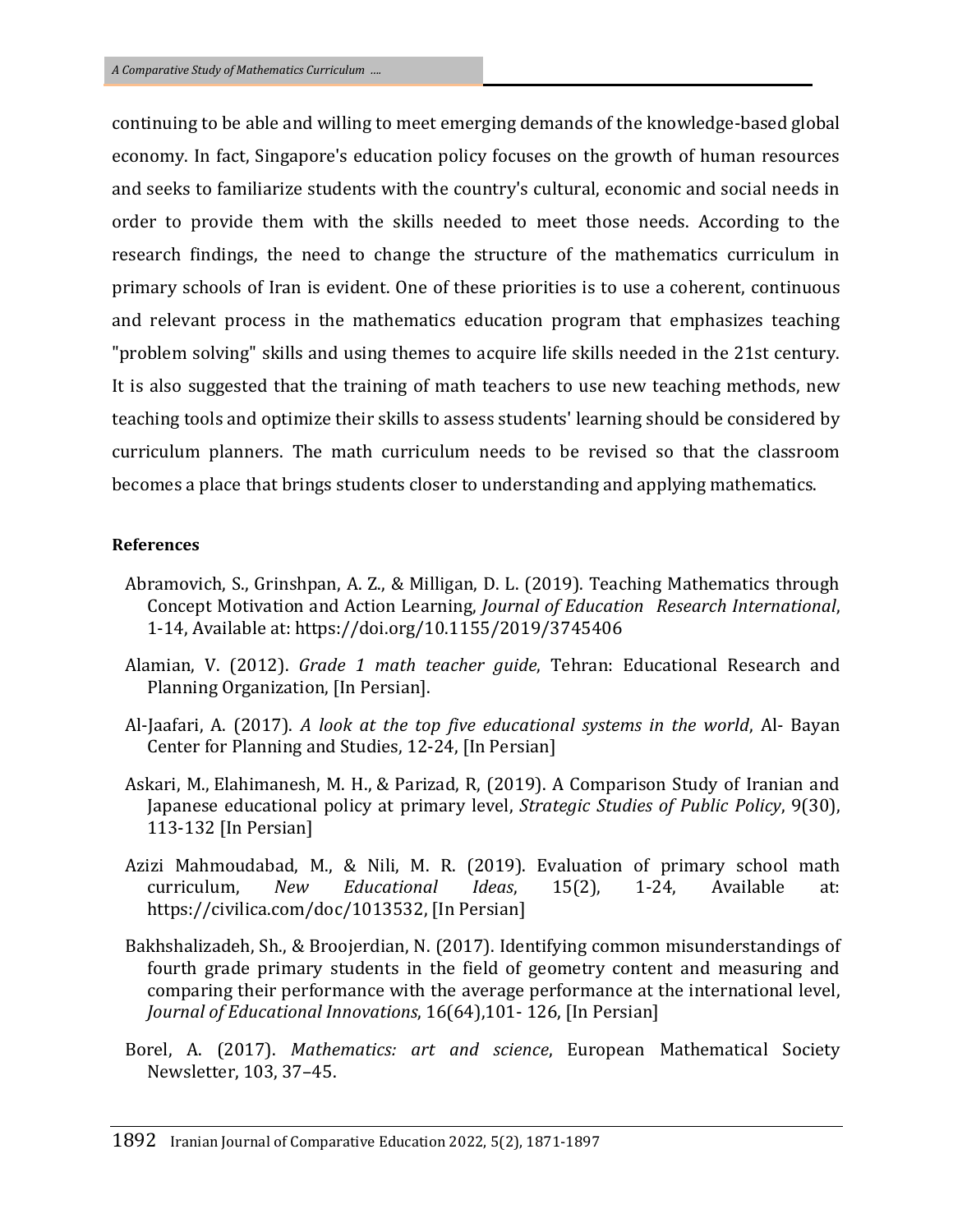- Brezovnik, A. (2015). The benefits of fine art integration into mathematics in primary school, *CEPS Journal*, 5(3), 11-32, available at: <https://files.eric.ed.gov/fulltext/EJ1128967.pdf>
- Caldwell, J. (2019). Primary School Education: Preparing Your Child for Tomorrow, 1-10 , Available at: https://www.readkong.com/page/primary-school-education-preparingyour-child-for-tomorrow-8231703
- Coffland, D.A., & Xie, Y. (2015). The 21st Century Mathematics Curriculum: A Technology Enhanced Experience, 5-17. In X. Ge, D. Ifenthaler, J.M. Spector (Eds.), Full Steam Ahead: Emerging Technologies for STEAM: Springer
- Common Core State Standards Initiative, (2014). *Key Shifts in Mathematics*, Available at: <http://www.corestandards.org/other-resources/key-shifts-in-mathematics/>
- Dehghani, M., & Safdari, K. (2017). Degree of adaptation of mathematics curriculum based on the goal setting pattern of the national curriculum in primary schools, *First National Conference on Educational Sciences & Psychology*, Marvdasht, June 2-3, Available at: <https://civilica.com/doc/338879> [In Persian].
- Deng, Z., Gopinathan, S., & Lee, C. K. E. (2013). *Globalization and the Singapore curriculum: From policy to classroom*. Singapore: Springer.
- DeRosa, J. (2017). *STEAM Curriculum: Arts Education as an Integral Part of Interdisciplinary Learning.* 30-77. Available at: https://mosaic.messiah.edu/gredu\_st/11.
- Elmore, R. (2004). *School reform from the inside out: Policy, Practice, and Performance*. ERIC Collection, Available at: https://eric.ed.gov/?id=ED568807
- Esmonde, I., Blair, K. P., Goldman, S., Martin, L., Jimenez, O., & Pea, R. (2013). Math I am: What we learn from stories that people tell about math in their lives. In B. Bevan, P. Bell, R. Stevens, & A. Razfar (Eds.), *Lost opportunities: Learning in out of school time*. pp. 7–27, available at: http://life-slc.org/docs/Esmonde\_MathIAm\_2011.pdf
- Finn, V. K. (2010). Inductive method of joint agreement-difference: Procedural semantics of the JSM method. *Automatic Documentation and Mathematical Linguistics*, 44(2), 68- 88.
- Fullan, M. (2006). *Change theory: A force for school improvement. Centre for Strategic Education*, Series 3-14, available at: http://michaelfullan.ca/wpcontent/uploads/2016/06/13396072630.pdf
- Kaur, B. (2013). Math Education in Singapore, Translated by Shala Gholam Azad, Roshd : Journal of Math Education, 2(30), 4-10 [In Persian]
- Gholam Azad, S., Gooya, Z. (2016). Development of an Interdisciplinary Curriculum at the Graduate Level: Master and Doctoral Program of Mathematics Education in Iran, *Journal of Higher Education Curriculum Studies*, 7(14), 33 -52, [In Persian]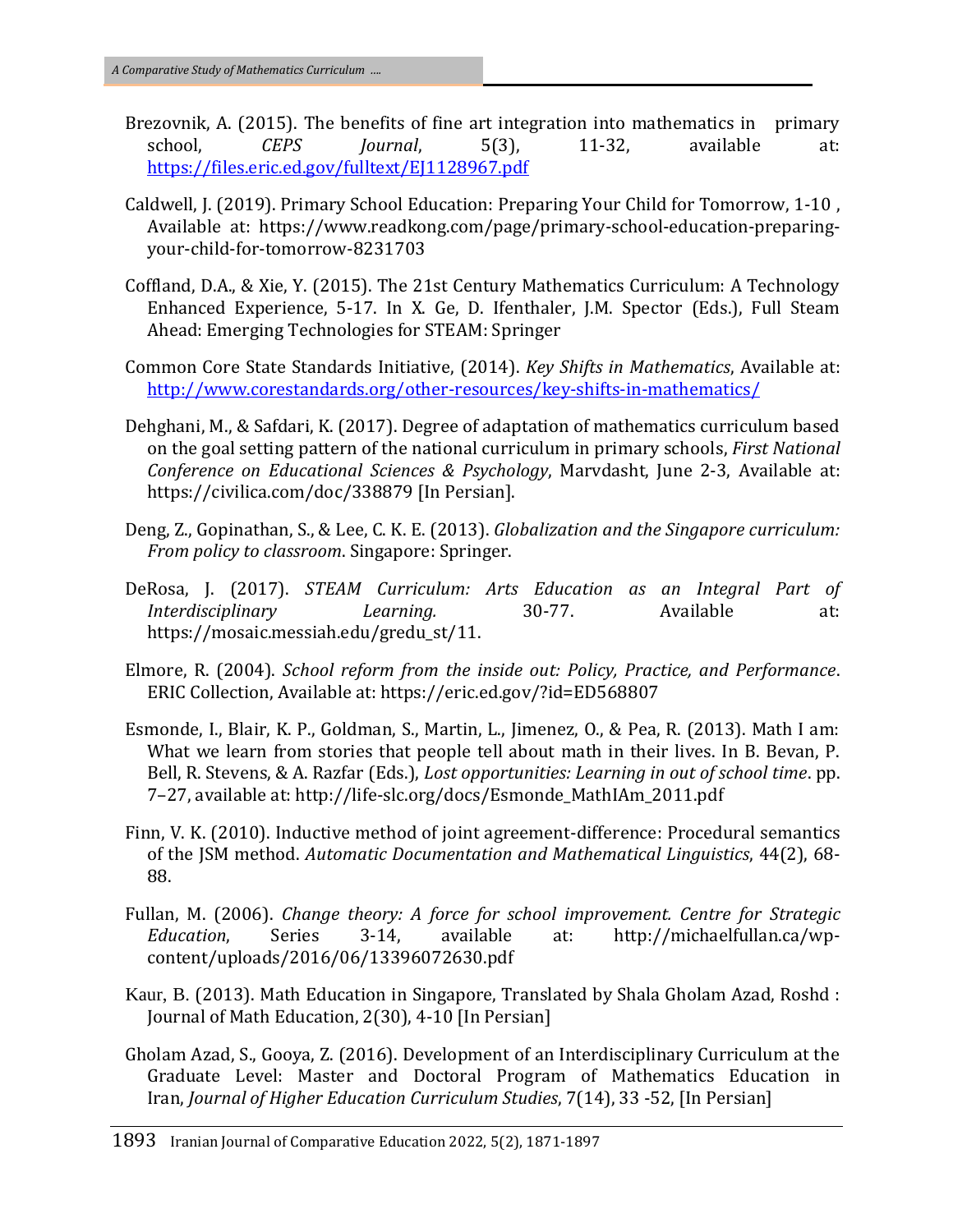- Gooya, Z. (2011). A critical review of the Newly Proposed National Curriculum of Iran with emphasis on the Mathematics Curriculum, *Journal of Curriculum Studies*,18(5), 150-159, [In Persian]
- Golpoushnejad, M. (2016). A Comparative Study of Math Education in Iran and Australia: Reviews Different Mathematical Topics, *M.A. Thesis*, Islamic Azad University of Marvdasht
- Hallinger, P. (2005). Instructional leadership and the school principal: A passing fancy that refuses to fade away, *Leadership and Policy in Schools*, 4(3), 221–239.
- Hollenbeck, R. M., Wray, J. A., & Fey, J. T. (2010). Technology and the teaching of mathematics, In B. J. Reys, R. E. Reys, & R. Rubenstein (Eds.), *Mathematics curriculum: Issues, trends, and future directions*. pp. 265–276. Reston: National Council of Teachers of Mathematics.
- Kasyani, N., Zarei, H. A. (2019). Relationship of reading literacy to math and science performance in female students in the TIMSS test, *Journal of Psychological Science*, 74(18), 257-264, [In Persian]
- Lähdemäki, J. (2019). Case Study: The Finnish National Curriculum 2016—A Co-created National Education Policy. In: Cook, J. (eds) *Sustainability, Human Well-Being, and the Future of Education*. Palgrave Macmillan, Cham. https://doi.org/10.1007/978-3-319- 78580-6\_13.
- Lee, J. (2019). *Curriculum in Primary Education (Singapore),* [National Institute of](https://www.researchgate.net/institution/National_Institute_of_Education_NIE_Singapore)  [Education \(NIE\), 1](https://www.researchgate.net/institution/National_Institute_of_Education_NIE_Singapore)-7, available at: https://www.researchgate.net/publication/332050527 Curriculum in Primary Educ ation\_Singapore
- Leithwood, K., Louis, K. S., Anderson, S., & Wahlstrom, K. (2004). *Review of Research: How Leadership Influences Student Learning*. University of Minnesota, Center for Applied Research and Educational Improvement, Retrieved from the University of Minnesota Digital Conservancy,<https://hdl.handle.net/11299/2035>
- Liao, C. (2016). From interdisciplinary to transdisciplinary: An arts integrated approach to STEAM education, *Journal of Art Education*, 69(6), 44-49, [10.1080/00043125.2016.1224873](https://doi.org/10.1080/00043125.2016.1224873)
- Minaei, A. Delavar, A. Filsafinezhad, M. R. Kiamanesh, A. R. Mohajer, Y. (2013). Cognitive Diagnostic Modeling of Iranian Grade 8 student to Mathematics Items of TIMSS 2007 Using an integrated model with reprocessing (1 RUM)& comparison between girls and boys, *Quarterly Journal of Educational Measurement*, 4(16), 139-140, [In Persian]
- Ministry of Education Singapore, (2013). *Primary Mathematics: Mathematics Syllabus Primary One to Six*, Ministry of Education, available at: https://www.moe.gov.sg/- /media/files/primary/mathematics\_syllabus\_primary\_1\_to\_6.pdf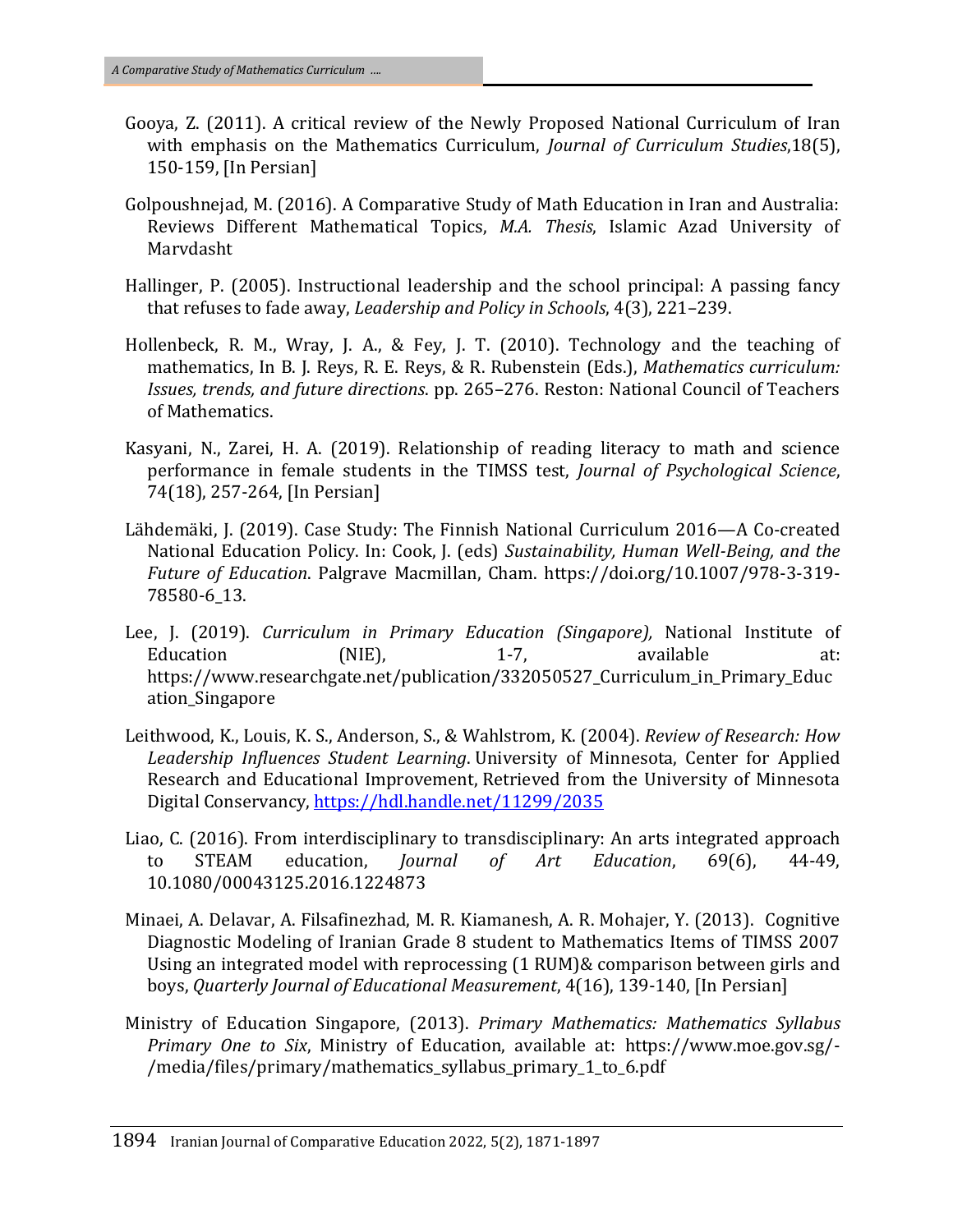- Ministry of Education Singapore: (MOE). (2021). *Primary Mathematics: Mathematics Syllabus Primary One to Six*, Ministry of Education, available at: https://www.moe.gov.sg/-/media/files/syllabus/2021-primathematics.ashx?la=en&hash=261370741B22DBC096C3EFF5632DB1CB7757A209
- Ministry of Education Singapore: (MOE). (2010). Nurturing our young for the future: Competencies for the 21stcentury, Available at: [https://bioquest.org/nie2011/wp](https://bioquest.org/nie2011/wp-content/uploads/2011/07/nurturing-our-young1.pdf)[content/uploads/2011/07/nurturing-our-young1.pdf](https://bioquest.org/nie2011/wp-content/uploads/2011/07/nurturing-our-young1.pdf)
- Mullis, I. V. S., Martin, M. O., Foy, P., Kelly, D. L., & Fishbein, B. (2020). *TIMSS 2019 International Results in Mathematics and Science*, Retrieved from Boston College, TIMSS & PIRLS International Study Center website: [https://timssandpirls.bc.edu/timss2019/international-results/](https://timss2019.org/reports)
- Battelle for Kids.org, (2014). *Framework for 21st century learning*, Battelle for Kids.org, Available at: https://static.battelleforkids.org/documents/p21/P21\_Framework\_Brief.pdf
- Pea, R., & Martin, L. (2010). Values that Occasion and Guide Mathematics in the Family, *Teachers College Record*, 112(13), 34– 52. <https://doi.org/10.1177/016146811011201303>
- [Rafiepour, G. A.,](https://www.sid.ir/en/journal/SearchPaper.aspx?writer=377123) [Gooya, Z.](https://www.sid.ir/en/journal/SearchPaper.aspx?writer=377124) (2010). The Necessity and Direction of Educational Changes in Iran's School Mathematics Curriculum from Teachers Viewpoints, *Journal of Educational Innovations*, 33(9), 91-120 [In Persian]
- Reyhani, I., (2016). *Lines analysis, approved documents, research and reliable sources related to the field of mathematical learning*, Ministry of Education, available at: https://bayanbox.ir/view/8036895771013107495,[In Persian]
- Reyhani, I., Ahmady, Z., Karami-Zarandi, Z. (2010). A Comparative Study of Teaching Problem Solving Process in High School Math Curriculums of the United States, Australia, Japan, Singapore, and Iran, *Quarterly Journal of Education*, 1(27), 117-140, [In Persian]
- Salsabili, N. (2017). Assessing the Islamic Republic of Iran's National Curriculum on the base of criteria derived from theoretical foundation of the curriculum field, *Journal of Curriculum Studies,* 11(41), 65-70,[In Persian]

Schoenfeld, A. (2004). The math wars, *Journal of Educational Policy*, 18(1), 253–286

Schoenfeld, A. (2007). Problem solving in the United States, 1970–2008: Research and theory, Practice and Politics. *ZDM*[: the international journal on mathematics](https://www.researchgate.net/journal/ZDM-the-international-journal-on-mathematics-education-1863-9704)  [education](https://www.researchgate.net/journal/ZDM-the-international-journal-on-mathematics-education-1863-9704) 39(5):537-551, education 39(5):537-551, https://www.researchgate.net/publication/225643988 Problem solving in the Unite d States 1970-2008 Research and theory practice and politics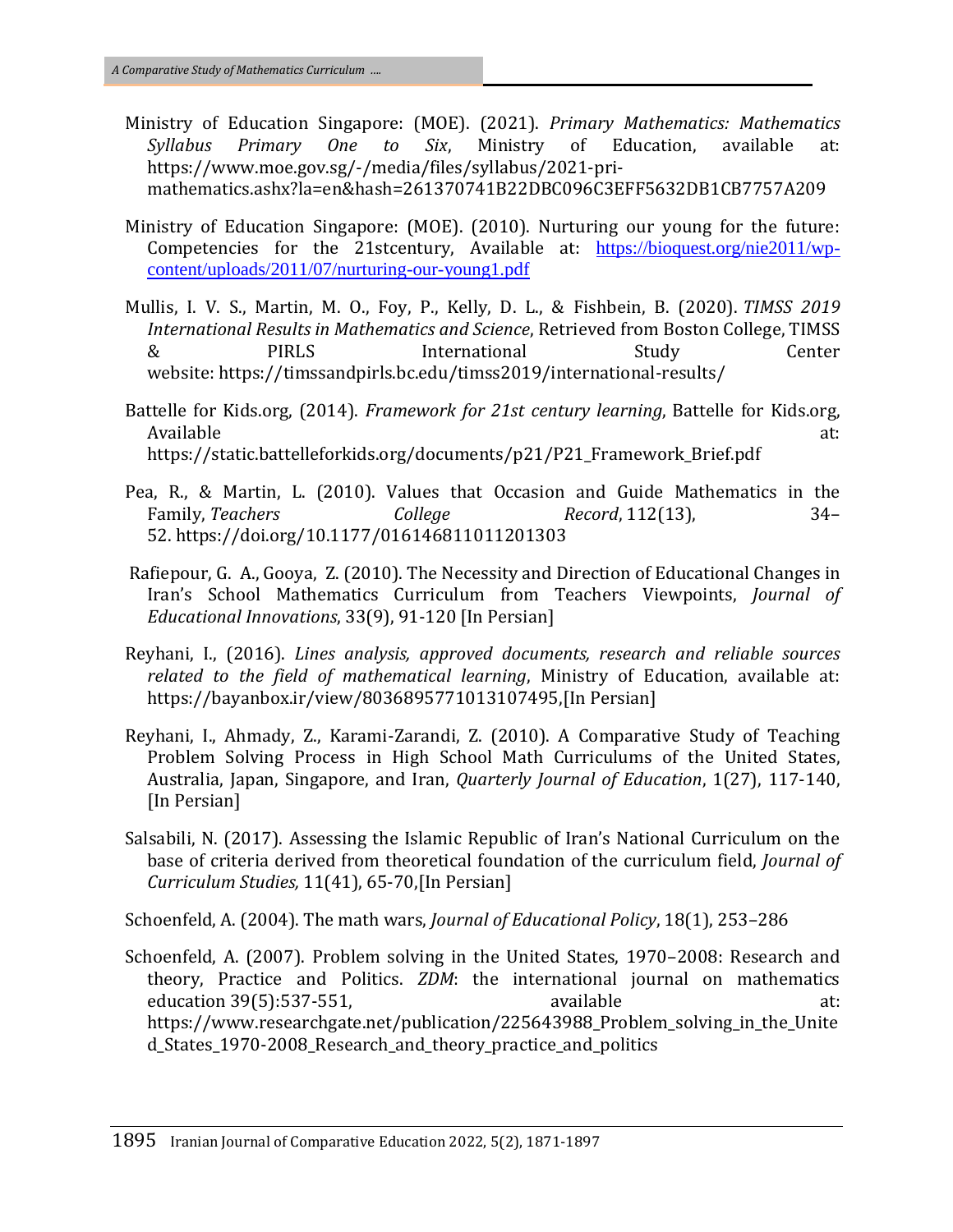- Seifi, A. (2018). Primary Teaching Methods, The First National Conference on New Findings in the Field of Teaching and Learning, Available at: https://civilica.com/ doc/865123, [In Persian].
- Shahbazi, Sh. Nourian, M. (2015). A Comparative Study of High Schools in Iran and Sweden: Case Study of Atomic Energy High School in Iran & Sweden Global School, *Journal of Curriculum Development & Educational Planning Research*, 4(1),101-103, [In Persian].
- Shekarbaghani, A. (2012). Singapore Physics Education System Structure and Curriculum, *Roshd: Journal of Physics Education,* 28(2), 52-58, [In Persian].
- Shirazi, M. Ali Sufi, A. Jalili, M. Badpa, K. Khashi, A. (2016). Mathematical Education in the Mirror of TIMSS International Studies, *Third Conference on Psychology, Educational Sciences and Lifestyle with International Approach*, Mashad City, May 3-7 May, 5-10, [In Persian].
- Supreme Council of Cultural Revolution, (2011). Document of Fundamental Transformation of Iran's Education, Tehran: Ministry of Education. Available at: https:// www. medu.ir /fa/news/item/663196, [In Persian]
- Higher Council of Education. (2012). National Curriculum of the Islamic Republic of Iran, Tehran: Ministry of Education. Available at: http:// mebtedaei.yazdedu.ir /documents /110271/0, [In Persian]
- UNESCO-IBE, (2007). *Singapore, Principles and general objectives of education*, World Data on Bducation, available at: <http://www.ibe.unesco.org/sites/default/files/Singapore.pdf>
- Weber, I., & Mejia-Ramos J. P. (2014). How mathematicians obtain conviction: Implications for mathematics instruction and research on epistemic cognition. *Educational Psychologist*, 49(1), 36–58
- Wiggins, G., & McTighe, J. (2005). *Understanding by design*, Upper Saddle River: Pearson.
- Willoughby, S. (2010). Reflections on five decades of curriculum controversies, In B. J. Reys, R. E. Reys, & R. Rubenstein (Eds.), *Mathematics curriculum: Issues, trends, and future directions*. pp. 77–85. Reston: National Council of Teachers of Mathematics.
- Wong, B. Hairon, S., Tee, N. P., (2019). School Leadership and Educational Change in Singapore, Springer Texts in Education
- Yakman, G. (2012). Exploring the exemplary STEAM education in the U.S. as a practical education framework for Korea, *Korea Association Science Education*, 32(6), 1072- 1086
- Yazdani, J., & Hassani, M. (2011). A Study on the Level of Conformity between Curriculum Guidelines' Goals at the Primary and Middle School and Formal Objectives of the Higher Council of Education, Journal of Curriculum Studies , 20(6), 58-79, [In Persian]